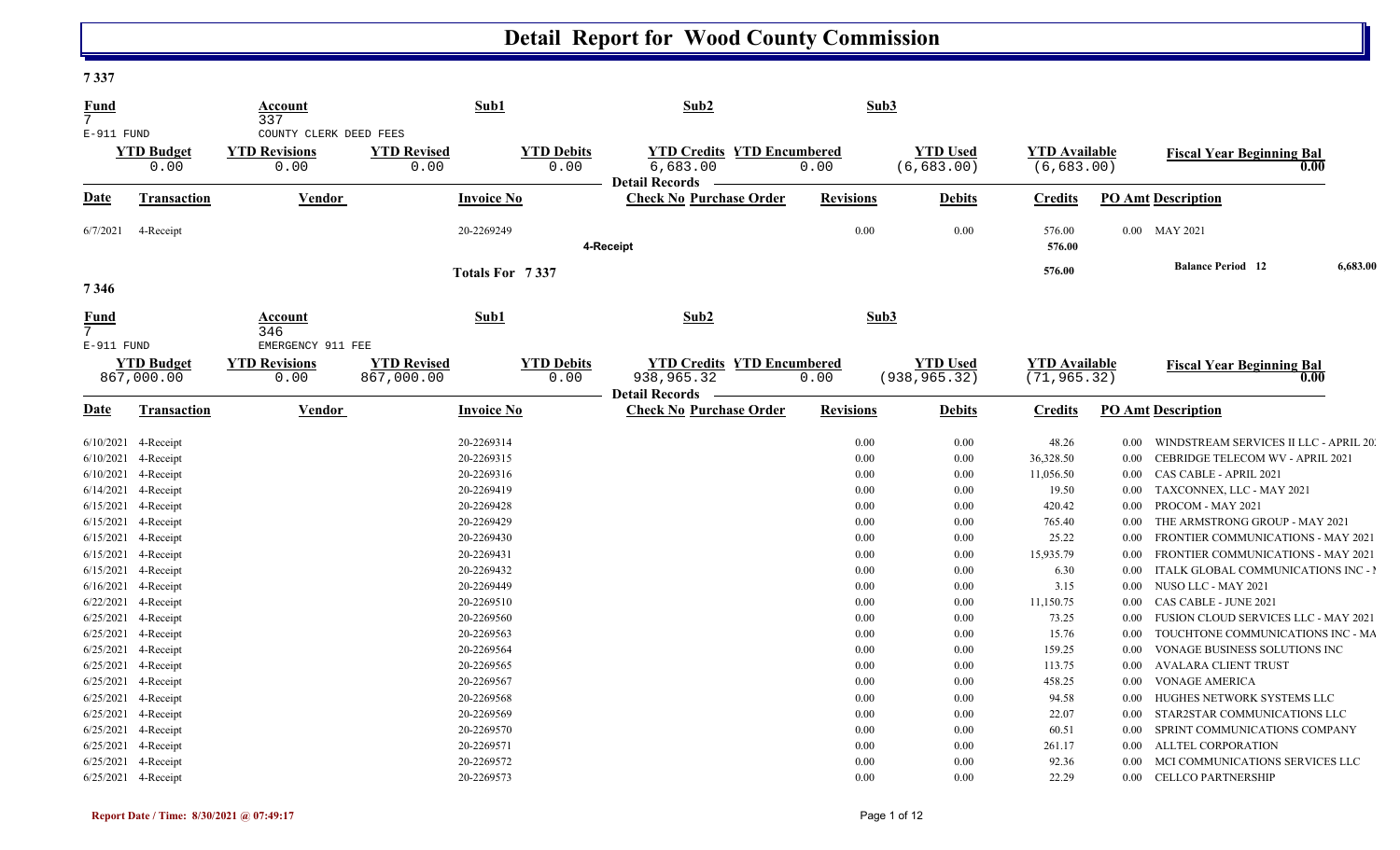|                                                  |                                     |                                 |                            | <b>Detail Report for Wood County Commission</b>                    |                  |                                |                      |              |                                                 |            |
|--------------------------------------------------|-------------------------------------|---------------------------------|----------------------------|--------------------------------------------------------------------|------------------|--------------------------------|----------------------|--------------|-------------------------------------------------|------------|
| 6/25/2021 4-Receipt                              |                                     | 20-2269574                      |                            |                                                                    | 0.00             | 0.00                           | 12.74                | 0.00         | MCIMETRO ACCESS TRANSMISSION SVCS               |            |
| 6/25/2021<br>4-Receipt                           |                                     | 20-2269575                      |                            |                                                                    | 0.00             | 0.00                           | 13.00                | 0.00         | <b>BANDWIDTH INC</b>                            |            |
| 6/25/2021<br>4-Receipt                           |                                     | 20-2269576                      |                            |                                                                    | 0.00             | 0.00                           | 44.59                | $0.00\,$     | COMCAST IP PHONE LLC                            |            |
| 6/25/2021<br>4-Receipt                           |                                     | 20-2269577                      |                            |                                                                    | 0.00             | 0.00                           | 353.53               | 0.00         | <b>BANDWIDTH INC</b>                            |            |
| 6/25/2021<br>4-Receipt                           |                                     | 20-2269578                      |                            |                                                                    | 0.00             | 0.00                           | 971.42               | 0.00         | MITEL CLOUD SERVICES INC                        |            |
| 6/25/2021<br>4-Receipt                           |                                     | 20-2269579                      |                            |                                                                    | 0.00             | 0.00                           | 108.29               | $0.00\,$     | 8 X 8 INC                                       |            |
| 6/25/2021<br>4-Receipt                           |                                     | 20-2269580                      |                            |                                                                    | 0.00             | 0.00                           | 82.81                | 0.00         | CBTS TECHNOLOGY SOLUTIONS                       |            |
| 6/25/2021<br>4-Receipt                           |                                     | 20-2269581                      |                            |                                                                    | 0.00             | 0.00                           | 1,665.75             | 0.00         | AT&T CORP                                       |            |
| 6/25/2021<br>4-Receipt<br>6/25/2021<br>4-Receipt |                                     | 20-2269582<br>20-2269583        |                            |                                                                    | 0.00<br>0.00     | 0.00<br>0.00                   | 551.00<br>47.77      | 0.00<br>0.00 | <b>IDT CORPORATION</b><br>IP NETWORKED SERVICES |            |
| 6/25/2021<br>4-Receipt                           |                                     | 20-2269584                      |                            |                                                                    | 0.00             | 0.00                           | 3.25                 | 0.00         | COMPLIANCE SOLUTIONS INC                        |            |
| 6/25/2021<br>4-Receipt                           |                                     | 20-2269585                      |                            |                                                                    | 0.00             | 0.00                           | 3.25                 | 0.00         | COMPLIANCE SOLUTIONS INC                        |            |
| 6/25/2021<br>4-Receipt                           |                                     | 20-2269587                      |                            |                                                                    | 0.00             | 0.00                           | 26.00                | 0.00         | COMPLIANCE SOLUTIONS INC                        |            |
| 6/25/2021 4-Receipt                              |                                     | 20-2269588                      |                            |                                                                    | 0.00             | 0.00                           | 146.25               | 0.00         | COMPLIANCE SOLUTIONS INC                        |            |
| 6/25/2021<br>4-Receipt                           |                                     | 20-2269589                      |                            |                                                                    | 0.00             | 0.00                           | 39.00                | 0.00         | <b>COMPLIANCE SOLUTIONS INC</b>                 |            |
| 6/25/2021<br>4-Receipt                           |                                     | 20-2269590                      |                            |                                                                    | 0.00             | 0.00                           | 403.00               | 0.00         | COMPLIANCE SOLUTIONS INC                        |            |
| 6/25/2021<br>4-Receipt                           |                                     | 20-2269591                      |                            |                                                                    | 0.00             | 0.00                           | 13.00                | 0.00         | COMPLIANCE SOLUTIONS INC                        |            |
| 6/25/2021<br>4-Receipt                           |                                     | 20-2269592                      |                            |                                                                    | 0.00             | 0.00                           | 146.25               | 0.00         | COMPLIANCE SOLUTIONS INC                        |            |
| 6/25/2021<br>4-Receipt                           |                                     | 20-2269593                      |                            |                                                                    | 0.00             | 0.00                           | 347.75               | 0.00         | COMPLIANCE SOLUTIONS INC                        |            |
| 6/25/2021<br>4-Receipt                           |                                     | 20-2269594                      |                            |                                                                    | 0.00             | 0.00                           | 6.50                 | 0.00         | COMPLIANCE SOLUTIONS INC                        |            |
| 6/25/2021<br>4-Receipt                           |                                     | 20-2269595                      |                            |                                                                    | 0.00             | 0.00                           | 3.25                 | 0.00         | SIMPLE VOIP LLC PLLC                            |            |
| 6/25/2021<br>4-Receipt                           |                                     | 20-2269596                      |                            |                                                                    | 0.00             | 0.00                           | 6.50                 | 0.00         | VOIP INNOVATIONS LLC                            |            |
| 6/25/2021<br>4-Receipt                           |                                     | 20-2269597                      |                            |                                                                    | 0.00             | 0.00                           | 52.00                | 0.00         | CENTURYLINK COMMUNICATIONS LLC                  |            |
| 6/25/2021<br>4-Receipt                           |                                     | 20-2269598                      |                            |                                                                    | 0.00             | 0.00                           | 500.50               | 0.00         | LEVEL 3 COMMUNICATIONS LLC                      |            |
| 6/25/2021<br>4-Receipt                           |                                     | 20-2269599                      |                            |                                                                    | 0.00             | 0.00                           | 1,641.46             | 0.00         | LUMOS NETWORKS LLC                              |            |
| 6/25/2021<br>4-Receipt                           |                                     | 20-2269600                      |                            |                                                                    | 0.00             | 0.00                           | 116.64               | 0.00         | LUMOS NETWORKS LLC                              |            |
| 6/29/2021<br>4-Receipt                           |                                     | 20-2269637                      |                            |                                                                    | 0.00             | 0.00                           | 6,464.25             | $0.00\,$     | AVALARA CLIENT TRUST - MAY 2021                 |            |
| 6/29/2021<br>4-Receipt                           |                                     | 20-2269638                      |                            |                                                                    | 0.00             | 0.00                           | 87.75                | 0.00         | SKYPE COMMUNICATIONS US - MAY 2021              |            |
| 6/30/2021<br>4-Receipt                           |                                     | 20-2269688                      |                            |                                                                    | 0.00             | 0.00                           | 198.61               | 0.00         | CITYNET, LLC - 1ST QTR                          |            |
| 6/30/2021 4-Receipt                              |                                     | 20-2269689                      |                            |                                                                    | 0.00             | 0.00                           | 217.75               | 0.00         | OOMA INC - MAY 2021                             |            |
|                                                  |                                     |                                 | 4-Receipt                  |                                                                    |                  |                                | 91,406.89            |              |                                                 |            |
| 7346381                                          |                                     | Totals For 7346                 |                            |                                                                    |                  |                                | 91,406.89            |              | <b>Balance Period</b> 12                        | 938,965.32 |
| Fund<br>7<br>E-911 FUND                          | Account<br>346<br>EMERGENCY 911 FEE | Sub1<br>381                     | CHARGES TO OTHER ENTIITIES | Sub <sub>2</sub>                                                   | Sub3             |                                |                      |              |                                                 |            |
| <b>YTD Budget</b><br>75,000.00                   | <b>YTD Revisions</b><br>0.00        | <b>YTD Revised</b><br>75,000.00 | <b>YTD Debits</b><br>0.00  | <b>YTD Credits YTD Encumbered</b><br>75,000.00<br>Detail Records – | 0.00             | <b>YTD Used</b><br>(75,000.00) | <b>YTD</b> Available | 0.00         | <b>Fiscal Year Beginning Bal</b>                | 0.00       |
| <u>Date</u><br><b>Transaction</b>                | <b>Vendor</b>                       | <b>Invoice No</b>               |                            | <b>Check No Purchase Order</b>                                     | <b>Revisions</b> | <b>Debits</b>                  | <b>Credits</b>       |              | <b>PO Amt Description</b>                       |            |
| 6/29/2021 4-Receipt                              |                                     | 20-2269636                      | 4-Receipt                  |                                                                    | 0.00             | 0.00                           | 6,250.00<br>6,250.00 |              | 0.00 E911                                       |            |
|                                                  |                                     | <b>Totals For 7346381</b>       |                            |                                                                    |                  |                                | 6,250.00             |              | <b>Balance Period</b> 12                        | 75,000.00  |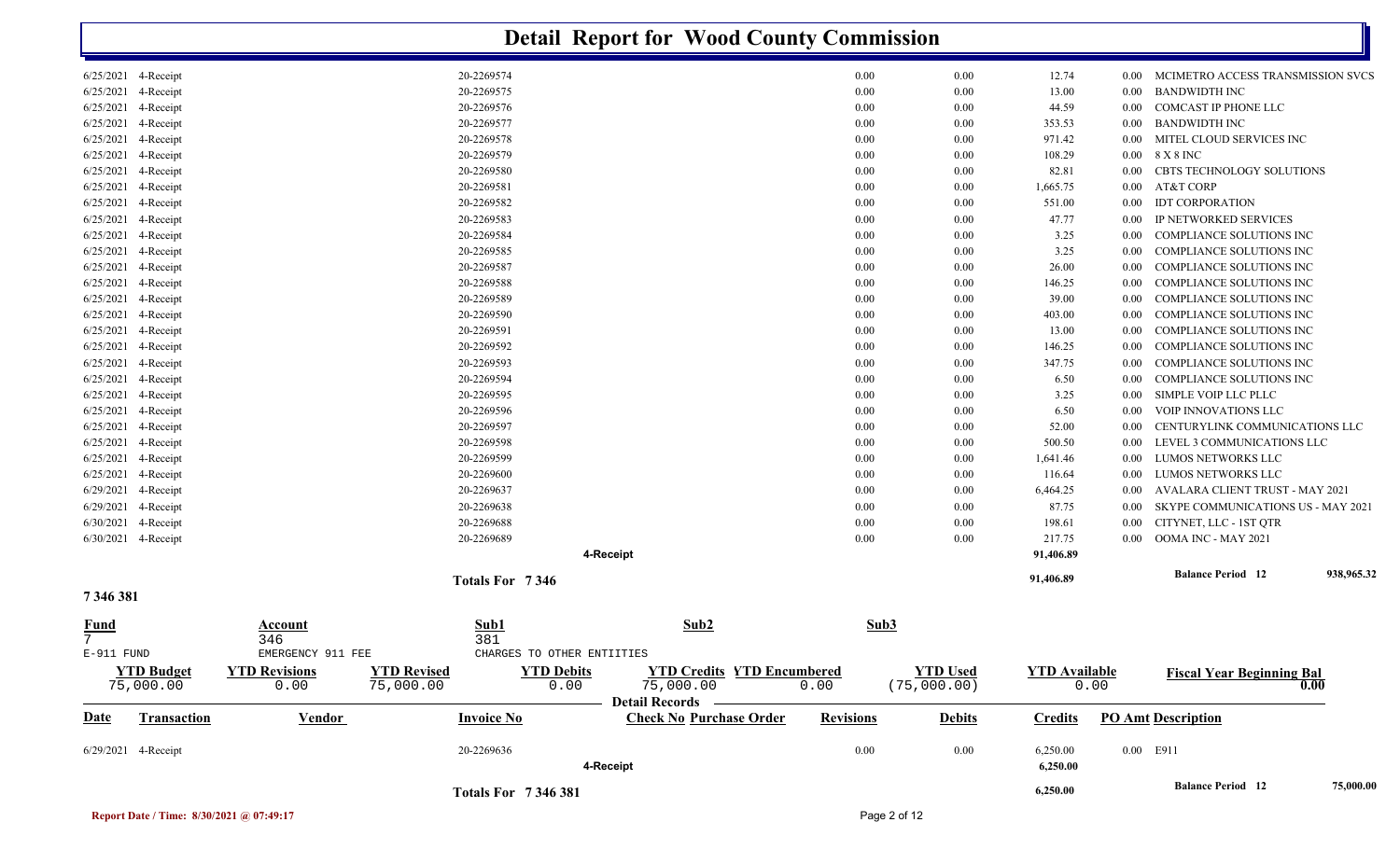#### **7 365**

| Fund<br>7                            |                                    | Account<br>365                                  |                                        | Sub1                                | Sub2                                                                   | Sub3             |                                |                                     |          |                                                                                           |          |
|--------------------------------------|------------------------------------|-------------------------------------------------|----------------------------------------|-------------------------------------|------------------------------------------------------------------------|------------------|--------------------------------|-------------------------------------|----------|-------------------------------------------------------------------------------------------|----------|
| $E-911$ FUND                         | <b>YTD Budget</b><br>1,300.00      | INTEREST EARNED<br><b>YTD Revisions</b><br>0.00 | <b>YTD Revised</b><br>1,300.00         | <b>YTD Debits</b><br>0.00           | <b>YTD Credits YTD Encumbered</b><br>1,041.22<br><b>Detail Records</b> | 0.00             | <b>YTD Used</b><br>(1, 041.22) | <b>YTD Available</b><br>258.78      |          | <b>Fiscal Year Beginning Bal</b>                                                          | 0.00     |
| <b>Date</b>                          | <b>Transaction</b>                 | Vendor                                          |                                        | <b>Invoice No</b>                   | <b>Check No Purchase Order</b>                                         | <b>Revisions</b> | <b>Debits</b>                  | <b>Credits</b>                      |          | <b>PO Amt Description</b>                                                                 |          |
|                                      | 6/30/2021 4-Receipt                |                                                 |                                        | 20#2269716                          | 4-Receipt                                                              | 0.00             | 0.00                           | 76.28<br>76.28                      |          | 0.00 WESBANCO                                                                             |          |
| 7401409999                           |                                    |                                                 |                                        | Totals For 7365                     |                                                                        |                  |                                | 76.28                               |          | <b>Balance Period</b> 12                                                                  | 1,041.22 |
| Fund<br>$\overline{7}$<br>E-911 FUND |                                    | Account<br>401<br>COUNTY COMMISSION             |                                        | Sub1<br>40<br>CONTRACTURAL SERVICES | Sub2<br>9999<br>CREDIT CARD CLEARING                                   | Sub3             |                                |                                     |          |                                                                                           |          |
|                                      | <b>YTD Budget</b><br>0.00          | <b>YTD Revisions</b><br>0.00                    | <b>YTD Revised</b><br>0.00             | <b>YTD Debits</b><br>89,658.14      | <b>YTD Credits YTD Encumbered</b><br>82,872.49                         | 0.00             | <b>YTD Used</b><br>(6, 785.65) | <b>YTD Available</b><br>(6, 785.65) |          | <b>Fiscal Year Beginning Bal</b>                                                          | 0.00     |
| Date                                 | <b>Transaction</b>                 | Vendor                                          |                                        | <b>Invoice No</b>                   | <b>Detail Records</b><br><b>Check No Purchase Order</b>                | <b>Revisions</b> | <b>Debits</b>                  | <b>Credits</b>                      |          | <b>PO Amt Description</b>                                                                 |          |
| 6/10/2021                            | 2-Invoice                          | FIFTH THIRD BANK                                |                                        | 202106087                           | 8082                                                                   | 0.00             | 11,661.28                      | 0.00                                | 0.00     | <b>PURCHASE CARD</b>                                                                      |          |
|                                      | 6/30/2021 2-Invoice                | FIFTH THIRD BANK                                |                                        | 202107137                           | 8110<br>2-Invoice                                                      | 0.00             | 9,338.24<br>20,999.52          | 0.00                                | $0.00\,$ | <b>PURCHASE CARD</b>                                                                      |          |
| 6/10/2021                            | 5-Journal Entry                    | <b>AMAZON</b>                                   |                                        | 20210608076001                      | 84336                                                                  | 0.00             | 0.00                           | 317.42                              |          | (317.42) MISC ACCESS FOR BACKUP LAPTOPS FOR                                               |          |
| 6/10/2021                            | 5-Journal Entry                    | <b>FRONTIER</b>                                 |                                        | 20210608058001                      |                                                                        | $0.00\,$         | 0.00                           | 427.34                              | 0.00     | WOOD CO FINANCE-4019-FRONTIER COMI                                                        |          |
| 6/10/2021                            | 5-Journal Entry                    | <b>FRONTIER</b>                                 |                                        | 20210608094001                      |                                                                        | 0.00             | 0.00                           | 9,319.47                            | 0.00     | WOOD CO FINANCE-4019-FRONTIER COMI                                                        |          |
| 6/10/2021                            | 5-Journal Entry                    | GALLS                                           |                                        | 20210608013001                      | 84235                                                                  | 0.00             | 0.00                           | 263.93                              |          | (263.93) JOB SHIRT, POLOS, BUTTON-UP SHIRTS, SH                                           |          |
| 6/10/2021                            | 5-Journal Entry                    | <b>GALLS</b>                                    |                                        | 20210608014001                      | 84235                                                                  | 0.00             | 0.00                           | 47.15                               |          | (47.15) JOB SHIRT, POLOS, BUTTON-UP SHIRTS, SH                                            |          |
| 6/10/2021                            | 5-Journal Entry                    | <b>GALLS</b>                                    |                                        | 20210608015001                      | 84406                                                                  | $0.00\,$         | 0.00                           | 51.55                               |          | (51.55) job shirt polos - 2 CAMILLE WALDRON-3730-                                         |          |
| 6/10/2021                            | 5-Journal Entry                    | <b>GALLS</b>                                    |                                        | 20210608016001                      | 84235                                                                  | 0.00             | 0.00                           | 11.77                               |          | (11.77) JOB SHIRT, POLOS, BUTTON-UP SHIRTS, SH                                            |          |
| 6/10/2021                            | 5-Journal Entry                    | <b>GALLS</b>                                    |                                        | 20210608055001                      | 84406                                                                  | $0.00\,$         | 0.00                           | 49.38                               |          | (49.38) job shirt polos - 2 CAMILLE WALDRON-3730-                                         |          |
| 6/10/2021<br>6/10/2021               | 5-Journal Entry<br>5-Journal Entry | OFFICE DEPOT                                    | PARKERSBURG NEWS & SEN' 20210608060001 | 20210608061001                      | 84322<br>84157                                                         | 0.00<br>0.00     | 0.00<br>0.00                   | 54.98<br>323.00                     |          | (54.98) USB CABLES RUSSELL HOCKENBERRY-39(<br>(323.00) NAT'L PUBLIC SAFETY TELECOMMUNICA' |          |
| 6/10/2021                            | 5-Journal Entry                    |                                                 | PARKERSBURG UTILITY BOA 20210608037001 |                                     |                                                                        | $0.00\,$         | 0.00                           | 93.00                               | 0.00     | BARBARA JOHNSTON-3722-PARKERSBUR                                                          |          |
| 6/10/2021                            | 5-Journal Entry                    | <b>SAM'S CLUB</b>                               |                                        | 20210608063001                      | 84285                                                                  | 0.00             | 0.00                           | 119.27                              |          | (119.27) COFFEE, CREAMER, SUGAR, LEGAL PAD, O                                             |          |
| 6/10/2021                            | 5-Journal Entry                    | STATIONERS INC                                  |                                        | 20210608064001                      | 84253                                                                  | 0.00             | 0.00                           | 139.41                              |          | (139.41) POST IT NOTES; PENS; INK CART; BANK BO                                           |          |
| 6/10/2021                            | 5-Journal Entry                    | <b>STATIONERS INC</b>                           |                                        | 20210608087001                      | 84253                                                                  | $0.00\,$         | 0.00                           | 303.45                              |          | (303.45) POST IT NOTES; PENS; INK CART; BANK BO                                           |          |
| 6/10/2021                            | 5-Journal Entry                    |                                                 | WASTE MANAGEMENT OF W 20210608045001   |                                     |                                                                        | $0.00\,$         | 0.00                           | 140.16                              | 0.00     | WOOD CO FINANCE-4019-WASTE MGMT V                                                         |          |
| 6/30/2021                            | 5-Journal Entry                    | <b>AMAZON</b>                                   |                                        | 20210713046001                      | 84395                                                                  | 0.00             | 0.00                           | 243.81                              |          | (243.81) HARD DRIVES AND NETWORK CABLING R                                                |          |
| 6/30/2021                            | 5-Journal Entry                    |                                                 | FEDERAL AVIATION ADMINI 20210713140001 |                                     |                                                                        | 0.00             | 0.00                           | 5.00                                | 0.00     | RICK WOODYARD-3946-REGISTER@FAA 3                                                         |          |
| 6/30/2021                            | 5-Journal Entry                    | <b>FRONTIER</b>                                 |                                        | 20210713108001                      |                                                                        | 0.00             | 0.00                           | 441.23                              | 0.00     | WOOD CO FINANCE-4019-FRONTIER COM                                                         |          |
|                                      | 6/30/2021 5-Journal Entry          | <b>FRONTIER</b>                                 |                                        | 20210713109001                      |                                                                        | 0.00             | 0.00                           | 6,771.84                            | 0.00     | WOOD CO FINANCE-4019-FRONTIER COM                                                         |          |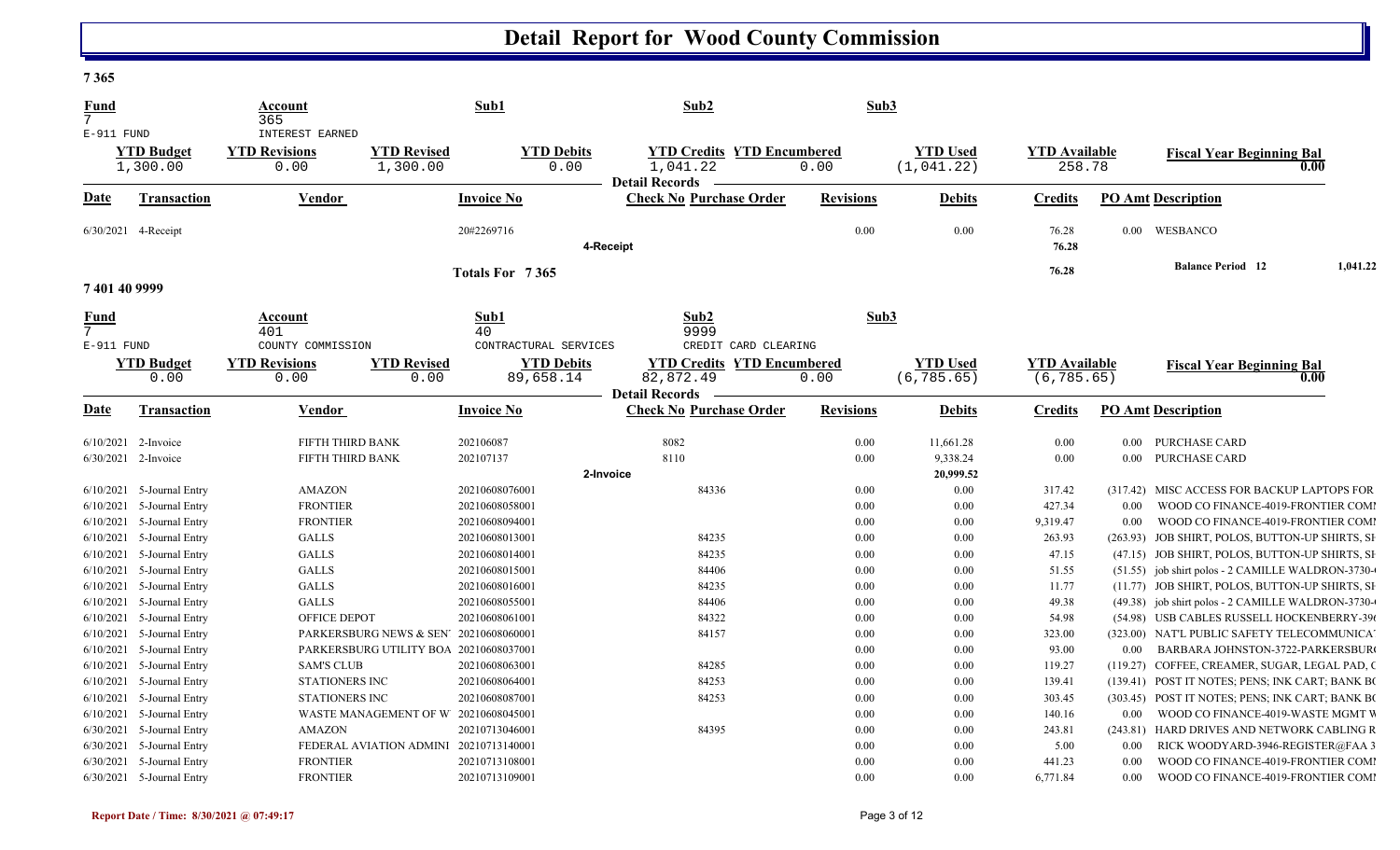|                                                              |                                             |                                                            | <b>Totals For 771210104</b>                  |                                                                    |                  | 15,322.07                         |                                   |                   | <b>Balance Period</b> 12                                                             | 93,021.37  |
|--------------------------------------------------------------|---------------------------------------------|------------------------------------------------------------|----------------------------------------------|--------------------------------------------------------------------|------------------|-----------------------------------|-----------------------------------|-------------------|--------------------------------------------------------------------------------------|------------|
| 2-Invoice<br>6/8/2021<br>6/30/2021 2-Invoice                 |                                             | <b>GENERAL COUNTY FUNDS</b><br><b>GENERAL COUNTY FUNDS</b> | 06082021A<br>06302021A                       | 8075<br>8102<br>2-Invoice                                          | 0.00<br>0.00     | 7,080.13<br>8,241.94<br>15,322.07 | 0.00<br>0.00                      | 0.00<br>0.00      | <b>SOCIAL SECURITY</b><br><b>SOCIAL SECURITY</b>                                     |            |
| Date<br>Transaction                                          | Vendor                                      |                                                            | <b>Invoice No</b>                            | <b>Check No Purchase Order</b>                                     | <b>Revisions</b> | <b>Debits</b>                     | <b>Credits</b>                    |                   | <b>PO Amt Description</b>                                                            |            |
| <b>YTD Budget</b><br>94,377.00                               | <b>YTD Revisions</b><br>0.00                | <b>YTD Revised</b><br>94,377.00                            | <b>YTD Debits</b><br>93,021.37               | <b>YTD Credits YTD Encumbered</b><br>0.00<br><b>Detail Records</b> | 0.00             | <b>YTD Used</b><br>(93, 021.37)   | <b>YTD Available</b><br>1,355.63  |                   | <b>Fiscal Year Beginning Bal</b>                                                     | 0.00       |
| <b>Fund</b><br>$7\overline{ }$<br>E-911 FUND                 | Account<br>712<br>COMM CTR/E 9-1-1          |                                                            | Sub1<br>10 <sup>°</sup><br>PERSONAL SERVICES | Sub2<br>104<br>SOCIAL SECURITY                                     | Sub3             |                                   |                                   |                   |                                                                                      |            |
| 7712 10 104                                                  |                                             |                                                            | <b>Totals For 771210103</b>                  |                                                                    |                  |                                   |                                   |                   |                                                                                      |            |
|                                                              |                                             |                                                            |                                              |                                                                    |                  | 24,114.36                         |                                   |                   | <b>Balance Period 12</b>                                                             | 130,219.41 |
| 6/30/2021 2-Invoice                                          |                                             | <b>GENERAL COUNTY FUNDS</b>                                | 06302021A                                    | 8102<br>2-Invoice                                                  | 0.00             | 12,057.18<br>24,114.36            | 0.00                              | 0.00              | SALARY                                                                               |            |
| 2-Invoice<br>6/8/2021                                        |                                             | <b>GENERAL COUNTY FUNDS</b>                                | 06082021A                                    | 8075                                                               | 0.00             | 12,057.18                         | 0.00                              |                   | 0.00 SALARIES                                                                        |            |
| Date<br>Transaction                                          | Vendor                                      |                                                            | <b>Invoice No</b>                            | <b>Detail Records</b><br><b>Check No Purchase Order</b>            | <b>Revisions</b> | <b>Debits</b>                     | <b>Credits</b>                    |                   | <b>PO Amt Description</b>                                                            |            |
| <b>YTD Budget</b><br>145,320.00                              | <b>YTD Revisions</b><br>0.00                | <b>YTD Revised</b><br>145,320.00                           | <b>YTD Debits</b><br>130, 219.41             | <b>YTD Credits YTD Encumbered</b><br>0.00                          | 0.00             | <b>YTD Used</b><br>(130, 219.41)  | <b>YTD Available</b><br>15,100.59 |                   | <b>Fiscal Year Beginning Bal</b>                                                     | 0.00       |
| E-911 FUND                                                   | COMM CTR/E 9-1-1                            |                                                            | PERSONAL SERVICES                            | SALARIES-DEPUTIES                                                  |                  |                                   |                                   |                   |                                                                                      |            |
| Fund<br>7                                                    | Account<br>712                              |                                                            | Sub1<br>10                                   | Sub2<br>103                                                        | Sub3             |                                   |                                   |                   |                                                                                      |            |
| 7712 10 103                                                  |                                             |                                                            |                                              |                                                                    |                  |                                   |                                   |                   |                                                                                      |            |
|                                                              |                                             |                                                            | <b>Totals For 7401409999</b>                 |                                                                    |                  | 20,999.52                         | 20,999.52                         | (3,485.78)        | <b>Balance Period</b> 12                                                             | 6,785.65   |
| $6/30/2021$ 5-Journal Entry                                  |                                             | WASTE MANAGEMENT OF W 20210713045001                       |                                              | 5-Journal Entry                                                    | 0.00             | 0.00                              | 140.16<br>20,999.52               | 0.00 <sub>1</sub> | WOOD CO FINANCE-4019-WASTE MGMT V                                                    |            |
| 6/30/2021<br>5-Journal Entry                                 | THE PIN ZONE                                |                                                            | 20210713068001                               | 84433                                                              | 0.00             | 0.00                              | 209.00                            |                   | (209.00) LAPEL PINS CAMILLE WALDRON-3730-HAI                                         |            |
| 6/30/2021<br>5-Journal Entry                                 | STATIONERS INC                              |                                                            | 20210713139001                               | 84253                                                              | 0.00             | 0.00                              | 115.70                            |                   | (115.70) POST IT NOTES; PENS; INK CART; BANK BO                                      |            |
| 6/30/2021<br>5-Journal Entry<br>5-Journal Entry<br>6/30/2021 | <b>SOUTHWEST AIRLINES</b><br>STATIONERS INC |                                                            | 20210713117001<br>20210713138001             | 84492                                                              | 0.00<br>0.00     | 0.00<br>0.00                      | 412.96<br>83.50                   | $0.00\,$          | (412.96) AIRLINE TICKET FOR NIOA CONF - COLUM<br>WOOD CO FINANCE-4019-STATIONERS, IN |            |
| 5-Journal Entry<br>6/30/2021                                 | <b>S W RESOURCES</b>                        |                                                            | 20210713028001                               | 84360                                                              | 0.00             | 0.00                              | 148.00                            |                   | (148.00) HSEM LETTERHEAD AND ENVELOPES WO                                            |            |
| 5-Journal Entry<br>6/30/2021                                 |                                             | PARKERSBURG UTILITY BOA 20210713060001                     |                                              |                                                                    | 0.00             | 0.00                              | 92.04                             | 0.00              | BARBARA JOHNSTON-3722-PARKERSBUR                                                     |            |
| 6/30/2021 5-Journal Entry                                    |                                             | NATIONAL INFORMATION OI 20210713112001                     |                                              | 84386                                                              | 0.00             | 0.00                              | 80.00                             |                   | (80.00) NAT'L INFORMATION OFFICERS ASSOC MI                                          |            |
| 6/30/2021 5-Journal Entry                                    |                                             | NATIONAL INFORMATION OI 20210713111001                     |                                              | 84472                                                              | 0.00             | 0.00                              | 595.00                            |                   | (595.00) NAT'S INFO OFFICERS ASSOC CONF, CLEA                                        |            |

**7 712 10 105**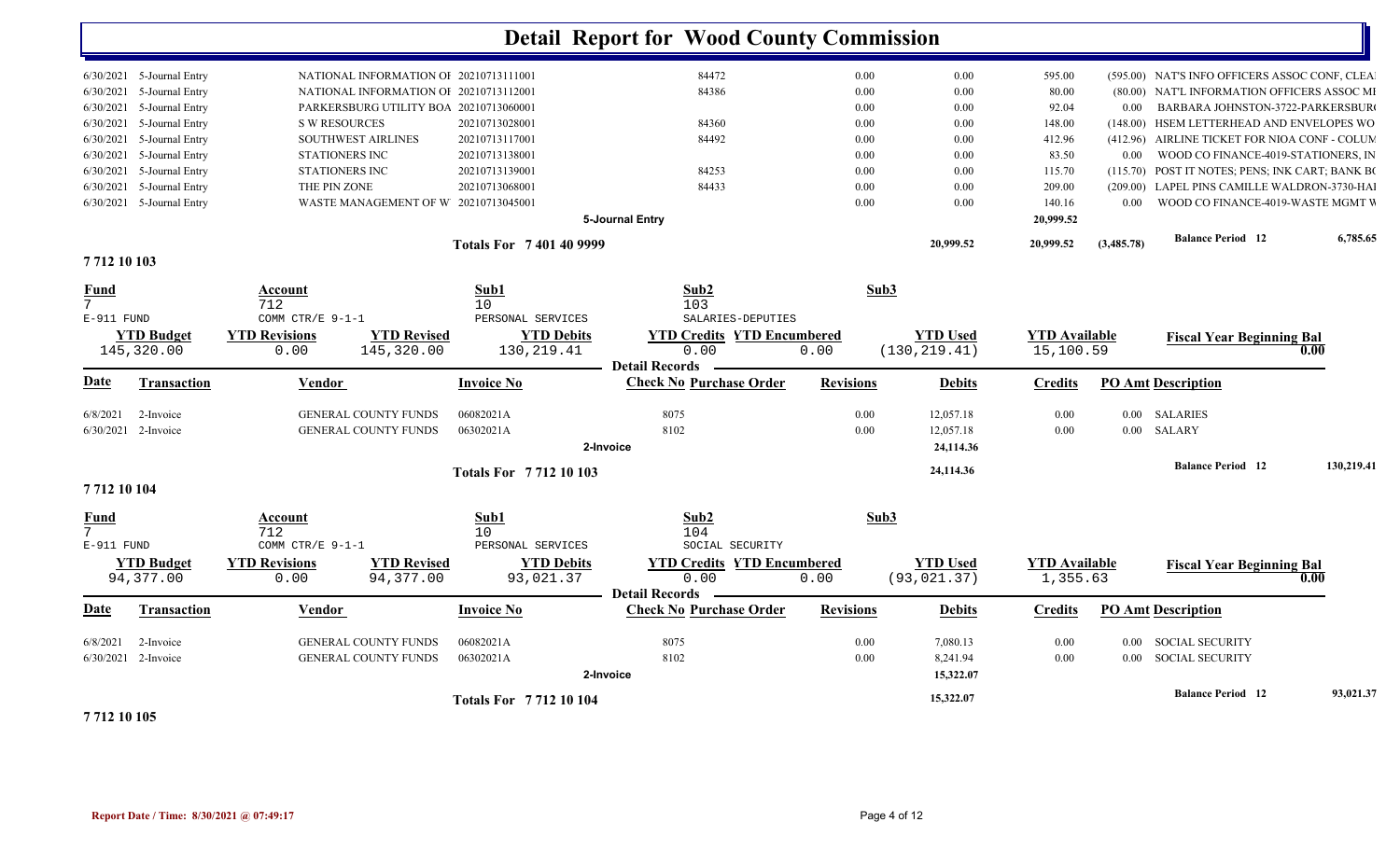| <b>Fund</b><br>7 <sup>1</sup><br>$E-911$ FUND |                                  | Account<br>712<br>COMM CTR/E 9-1-1                         |                                                            | Sub1<br>10<br>PERSONAL SERVICES | Sub2<br>105<br>INSURANCE PREMIUM                                   | Sub3             |                                     |                                    |                  |                                           |            |
|-----------------------------------------------|----------------------------------|------------------------------------------------------------|------------------------------------------------------------|---------------------------------|--------------------------------------------------------------------|------------------|-------------------------------------|------------------------------------|------------------|-------------------------------------------|------------|
|                                               | <b>YTD Budget</b><br>414,034.00  | <b>YTD Revisions</b><br>0.00                               | <b>YTD Revised</b><br>414,034.00                           | <b>YTD Debits</b><br>370,818.32 | <b>YTD Credits YTD Encumbered</b><br>0.00<br>Detail Records —      | 0.00             | <b>YTD Used</b><br>(370, 818.32)    | <b>YTD Available</b><br>43, 215.68 |                  | <b>Fiscal Year Beginning Bal</b>          | 0.00       |
| Date                                          | Transaction                      | Vendor                                                     |                                                            | <b>Invoice No</b>               | <b>Check No Purchase Order</b>                                     | <b>Revisions</b> | <b>Debits</b>                       | <b>Credits</b>                     |                  | <b>PO Amt Description</b>                 |            |
| 6/8/2021                                      | 2-Invoice<br>6/30/2021 2-Invoice |                                                            | <b>GENERAL COUNTY FUNDS</b><br><b>GENERAL COUNTY FUNDS</b> | 06082021A<br>06302021A          | 8075<br>8102<br>2-Invoice                                          | 0.00<br>0.00     | 31,868.83<br>34,712.34<br>66,581.17 | 0.00<br>0.00                       | 0.00             | 0.00 HEALTH INSURANCE<br>HEALTH INSURANCE |            |
| 7712 10 106                                   |                                  |                                                            |                                                            | <b>Totals For 771210105</b>     |                                                                    |                  | 66,581.17                           |                                    |                  | <b>Balance Period</b> 12                  | 370,818.32 |
| <b>Fund</b><br>$7\overline{ }$<br>E-911 FUND  |                                  | Account<br>712<br>COMM CTR/E 9-1-1                         |                                                            | Sub1<br>10<br>PERSONAL SERVICES | Sub2<br>106<br>RETIREMENT                                          | Sub3             |                                     |                                    |                  |                                           |            |
|                                               | <b>YTD Budget</b><br>120,869.00  | <b>YTD Revisions</b><br>0.00                               | <b>YTD Revised</b><br>120,869.00                           | <b>YTD Debits</b><br>118,633.41 | <b>YTD Credits YTD Encumbered</b><br>0.00<br><b>Detail Records</b> | 0.00             | <b>YTD Used</b><br>(118, 633.41)    | <b>YTD Available</b><br>2,235.59   |                  | <b>Fiscal Year Beginning Bal</b>          | 0.00       |
| <b>Date</b>                                   | <b>Transaction</b>               | Vendor                                                     |                                                            | <b>Invoice No</b>               | <b>Check No Purchase Order</b>                                     | <b>Revisions</b> | <b>Debits</b>                       | <b>Credits</b>                     |                  | <b>PO Amt Description</b>                 |            |
| 6/8/2021                                      | 2-Invoice<br>6/30/2021 2-Invoice | <b>GENERAL COUNTY FUNDS</b><br><b>GENERAL COUNTY FUNDS</b> |                                                            | 06082021A<br>06302021A          | 8075<br>8102<br>2-Invoice                                          | 0.00<br>0.00     | 9,639.76<br>10,631.17<br>20,270.93  | 0.00<br>0.00                       | $0.00\,$         | <b>RETIREMENT</b><br>0.00 RETIREMENT      |            |
| 7712 10 108                                   |                                  |                                                            |                                                            | <b>Totals For 771210106</b>     |                                                                    |                  | 20,270.93                           |                                    |                  | <b>Balance Period 12</b>                  | 118,633.41 |
| <b>Fund</b><br>7 <sup>1</sup><br>$E-911$ FUND |                                  | Account<br>712<br>COMM CTR/E 9-1-1                         |                                                            | Sub1<br>10<br>PERSONAL SERVICES | Sub2<br>108<br>OVERTIME                                            | Sub3             |                                     |                                    |                  |                                           |            |
|                                               | <b>YTD Budget</b><br>90,000.00   | <b>YTD Revisions</b><br>0.00                               | <b>YTD Revised</b><br>90,000.00                            | <b>YTD Debits</b><br>72,602.54  | <b>YTD Credits YTD Encumbered</b><br>0.00<br><b>Detail Records</b> | 0.00             | <b>YTD Used</b><br>(72, 602.54)     | <b>YTD</b> Available<br>17,397.46  |                  | <b>Fiscal Year Beginning Bal</b>          | 0.00       |
| Date                                          | <b>Transaction</b>               | Vendor                                                     |                                                            | <b>Invoice No</b>               | <b>Check No Purchase Order</b>                                     | <b>Revisions</b> | <b>Debits</b>                       | <b>Credits</b>                     |                  | <b>PO Amt Description</b>                 |            |
| 6/8/2021                                      | 2-Invoice<br>6/30/2021 2-Invoice |                                                            | <b>GENERAL COUNTY FUNDS</b><br>GENERAL COUNTY FUNDS        | 06082021A<br>06302021A          | 8075<br>8102<br>2-Invoice                                          | 0.00<br>0.00     | 5,934.27<br>3,898.09<br>9,832.36    | 0.00<br>0.00                       | 0.00<br>$0.00\,$ | <b>OVERTIME</b><br><b>OVERTIME</b>        |            |
| 7712 10 109                                   |                                  |                                                            |                                                            | <b>Totals For 771210108</b>     |                                                                    |                  | 9,832.36                            |                                    |                  | <b>Balance Period 12</b>                  | 72,602.54  |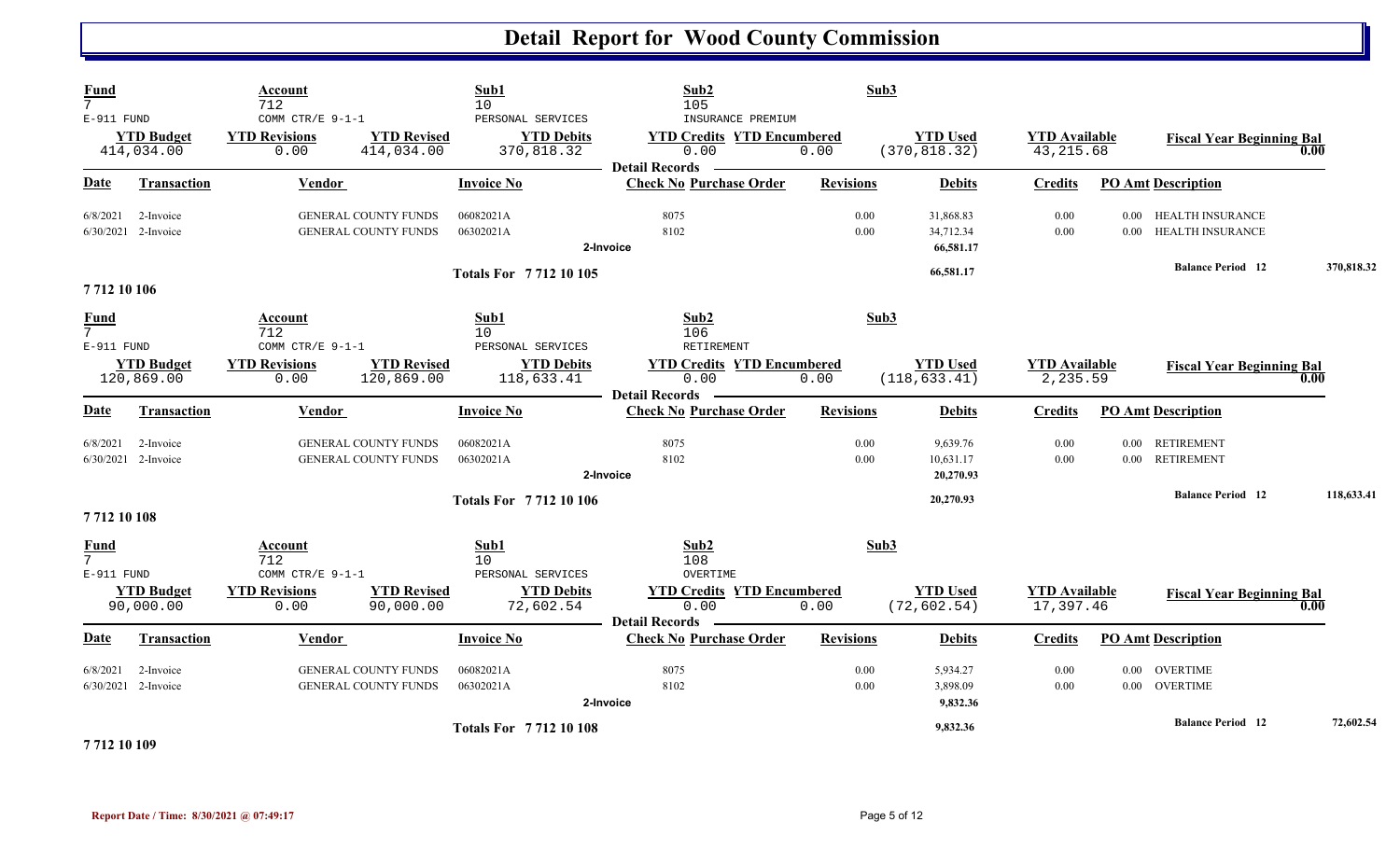| <b>Fund</b><br>$7\overline{ }$<br>E-911 FUND | <b>YTD Budget</b><br>25,000.00   | Account<br>712<br>COMM CTR/E 9-1-1<br><b>YTD Revisions</b><br>0.00 | <b>YTD Revised</b><br>25,000.00  | Sub1<br>10<br>PERSONAL SERVICES<br><b>YTD Debits</b><br>62,128.27 | Sub2<br>109<br>EXTRA HELP<br><b>YTD Credits YTD Encumbered</b><br>0.00 | Sub3<br>0.00     | <b>YTD Used</b><br>(62, 128.27)  | <b>YTD Available</b><br>(37, 128.27) | <b>Fiscal Year Beginning Bal</b>     | 0.00       |
|----------------------------------------------|----------------------------------|--------------------------------------------------------------------|----------------------------------|-------------------------------------------------------------------|------------------------------------------------------------------------|------------------|----------------------------------|--------------------------------------|--------------------------------------|------------|
| <b>Date</b>                                  | <b>Transaction</b>               | Vendor                                                             |                                  | <b>Invoice No</b>                                                 | <b>Detail Records</b><br><b>Check No Purchase Order</b>                | <b>Revisions</b> | <b>Debits</b>                    | Credits                              | <b>PO Amt Description</b>            |            |
|                                              |                                  |                                                                    |                                  |                                                                   |                                                                        |                  |                                  |                                      |                                      |            |
| 6/8/2021                                     | 2-Invoice<br>6/30/2021 2-Invoice | GENERAL COUNTY FUNDS<br><b>GENERAL COUNTY FUNDS</b>                |                                  | 06082021A<br>06302021A                                            | 8075<br>8102                                                           | 0.00<br>0.00     | 4,648.53<br>6,219.03             | 0.00<br>0.00                         | 0.00 EXTRA HELP<br>0.00 EXTRA HELP   |            |
|                                              |                                  |                                                                    |                                  |                                                                   | 2-Invoice                                                              |                  | 10,867.56                        |                                      |                                      |            |
|                                              |                                  |                                                                    |                                  | <b>Totals For 771210109</b>                                       |                                                                        |                  | 10.867.56                        |                                      | <b>Balance Period</b> 12             | 62,128.27  |
| 7712 10 184                                  |                                  |                                                                    |                                  |                                                                   |                                                                        |                  |                                  |                                      |                                      |            |
| <b>Fund</b><br>$\overline{7}$<br>E-911 FUND  |                                  | Account<br>712<br>COMM CTR/E 9-1-1                                 |                                  | Sub1<br>10<br>PERSONAL SERVICES                                   | Sub2<br>184<br><b>DISPATCHERS</b>                                      | Sub3             |                                  |                                      |                                      |            |
|                                              | <b>YTD Budget</b><br>919,439.00  | <b>YTD Revisions</b><br>0.00                                       | <b>YTD Revised</b><br>919,439.00 | <b>YTD Debits</b><br>944,290.41                                   | <b>YTD Credits YTD Encumbered</b><br>0.00<br><b>Detail Records</b>     | 0.00             | <b>YTD Used</b><br>(944, 290.41) | <b>YTD Available</b><br>(24, 851.41) | <b>Fiscal Year Beginning Bal</b>     | 0.00       |
| Date                                         | <b>Transaction</b>               | Vendor                                                             |                                  | <b>Invoice No</b>                                                 | <b>Check No Purchase Order</b>                                         | <b>Revisions</b> | <b>Debits</b>                    | <b>Credits</b>                       | <b>PO Amt Description</b>            |            |
| 6/8/2021                                     | 2-Invoice<br>6/30/2021 2-Invoice | GENERAL COUNTY FUNDS<br><b>GENERAL COUNTY FUNDS</b>                |                                  | 06082021A<br>06302021A                                            | 8075<br>8102                                                           | 0.00<br>0.00     | 75,765.45<br>76,204.01           | 0.00<br>0.00                         | 0.00 DISPATCHERS<br>0.00 DISPATCHERS |            |
|                                              |                                  |                                                                    |                                  |                                                                   | 2-Invoice                                                              |                  | 151,969.46                       |                                      | <b>Balance Period</b> 12             | 944,290.41 |
| 7712 10 185                                  |                                  |                                                                    |                                  | <b>Totals For 771210184</b>                                       |                                                                        |                  | 151,969.46                       |                                      |                                      |            |
| <b>Fund</b><br>7 <sup>7</sup><br>E-911 FUND  |                                  | Account<br>712<br>COMM CTR/E 9-1-1                                 |                                  | Sub1<br>10<br>PERSONAL SERVICES                                   | Sub2<br>185<br>HOLIDAY PAY                                             | Sub3             |                                  |                                      |                                      |            |
|                                              | <b>YTD Budget</b><br>53,927.00   | <b>YTD Revisions</b><br>0.00                                       | <b>YTD Revised</b><br>53,927.00  | <b>YTD Debits</b><br>74,525.02                                    | <b>YTD Credits YTD Encumbered</b><br>0.00<br>Detail Records —          | 0.00             | <b>YTD</b> Used<br>(74, 525.02)  | <b>YTD</b> Available<br>(20, 598.02) | <b>Fiscal Year Beginning Bal</b>     | 0.00       |
| <b>Date</b>                                  | <b>Transaction</b>               | <b>Vendor</b>                                                      |                                  | <b>Invoice No</b>                                                 | <b>Check No Purchase Order</b>                                         | <b>Revisions</b> | <b>Debits</b>                    | <b>Credits</b>                       | <b>PO Amt Description</b>            |            |
|                                              | $6/30/2021$ 2-Invoice            | <b>GENERAL COUNTY FUNDS</b>                                        |                                  | 06302021A                                                         | 8102<br>2-Invoice                                                      | 0.00             | 15,212.19<br>15,212.19           | 0.00                                 | 0.00 HOLIDAY PAY                     |            |
|                                              | .                                |                                                                    |                                  | <b>Totals For 771210185</b>                                       |                                                                        |                  | 15,212.19                        |                                      | <b>Balance Period 12</b>             | 74,525.02  |

**7 712 40 211**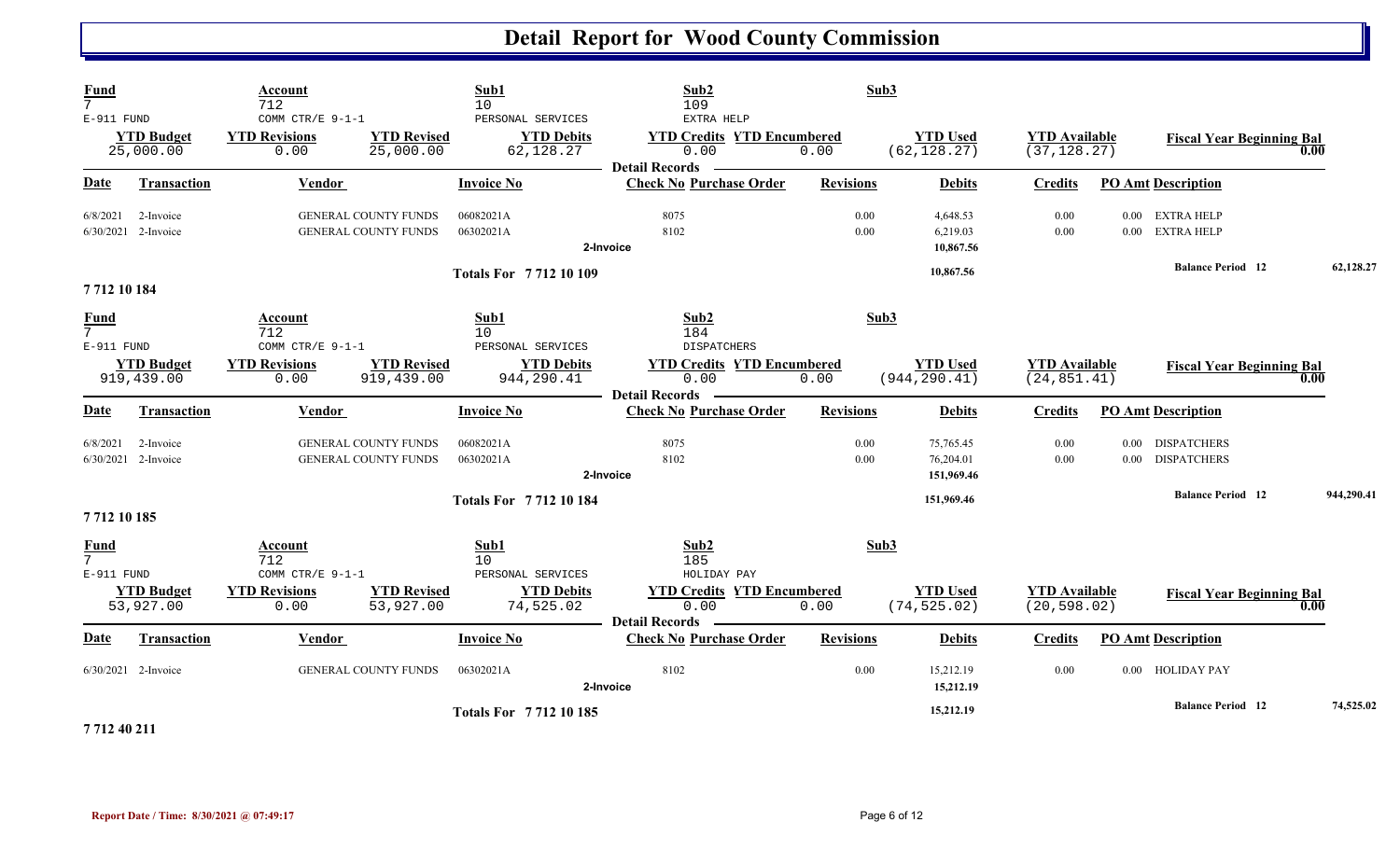| Fund<br>7<br>E-911 FUND        |                                                            | Account<br>712<br>COMM CTR/E 9-1-1                                   |                                                            | Sub1<br>40<br>CONTRACTURAL SERVICES                                   | Sub2<br>211<br>TELEPHONES                                             | Sub3                 |                                                      |                                   |                           |                                                                          |           |
|--------------------------------|------------------------------------------------------------|----------------------------------------------------------------------|------------------------------------------------------------|-----------------------------------------------------------------------|-----------------------------------------------------------------------|----------------------|------------------------------------------------------|-----------------------------------|---------------------------|--------------------------------------------------------------------------|-----------|
|                                | <b>YTD Budget</b><br>75,000.00                             | <b>YTD Revisions</b><br>0.00                                         | <b>YTD Revised</b><br>75,000.00                            | <b>YTD Debits</b><br>62, 212.34                                       | <b>YTD Credits YTD Encumbered</b><br>0.00                             | 0.00                 | <b>YTD Used</b><br>(62, 212.34)                      | <b>YTD Available</b><br>12,787.66 |                           | <b>Fiscal Year Beginning Bal</b>                                         | 0.00      |
| Date                           | <b>Transaction</b>                                         | <b>Vendor</b>                                                        |                                                            | <b>Invoice No</b>                                                     | <b>Detail Records</b><br><b>Check No Purchase Order</b>               | <b>Revisions</b>     | <b>Debits</b>                                        | <b>Credits</b>                    |                           | <b>PO Amt Description</b>                                                |           |
|                                | 6/15/2021 2-Invoice<br>6/22/2021 2-Invoice                 | <b>VERIZON WIRELESS</b><br><b>AT&amp;T MOBILITY</b>                  |                                                            | 9880749256<br>06282021                                                | 8087<br>8089                                                          | 0.00<br>0.00         | 144.05<br>456.88                                     | 0.00<br>0.00                      | 0.00 <sub>1</sub><br>0.00 | ACCT NO 221938858-00001<br>ACCT NO 287283648718                          |           |
|                                | $6/10/2021$ 5-Journal Entry<br>$6/10/2021$ 5-Journal Entry | <b>FRONTIER</b><br><b>FRONTIER</b>                                   |                                                            | 2-Invoice<br>20210608058001<br>20210608094001                         |                                                                       | 0.00<br>0.00         | 600.93<br>427.34<br>9,319.47                         | 0.00<br>0.00                      | 0.00<br>0.00              | WOOD CO FINANCE-4019-FRONTIER COMI<br>WOOD CO FINANCE-4019-FRONTIER COMI |           |
|                                | 6/30/2021 5-Journal Entry<br>6/30/2021 5-Journal Entry     | <b>FRONTIER</b><br><b>FRONTIER</b>                                   |                                                            | 20210713108001<br>20210713109001                                      | 5-Journal Entry                                                       | 0.00<br>0.00         | 441.23<br>6,771.84<br>16,959.88                      | 0.00<br>0.00                      | 0.00<br>0.00              | WOOD CO FINANCE-4019-FRONTIER COMI<br>WOOD CO FINANCE-4019-FRONTIER COMI |           |
|                                | 7 712 40 213 1314                                          |                                                                      |                                                            | <b>Totals For 771240211</b>                                           |                                                                       |                      | 17,560.81                                            |                                   |                           | <b>Balance Period 12</b>                                                 | 62,212.34 |
| <u>Fund</u><br>7<br>E-911 FUND |                                                            | Account<br>712<br>COMM CTR/E $9-1-1$<br><b>YTD Revisions</b>         | <b>YTD Revised</b>                                         | Sub1<br>40<br>CONTRACTURAL SERVICES<br><b>YTD Debits</b>              | Sub2<br>213<br>UTILITIES<br><b>YTD Credits YTD Encumbered</b>         | Sub3<br>1314         | GAS E-911 BLDG<br><b>YTD Used</b>                    | <b>YTD Available</b>              |                           |                                                                          |           |
|                                | <b>YTD</b> Budget<br>2,200.00                              | 0.00                                                                 | 2,200.00                                                   | 1,525.27                                                              | 0.00<br><b>Detail Records</b>                                         | 0.00                 | (1, 525.27)                                          | 674.73                            |                           | <b>Fiscal Year Beginning Bal</b>                                         | 0.00      |
| Date                           | <b>Transaction</b>                                         | <b>Vendor</b>                                                        |                                                            | <b>Invoice No</b>                                                     | <b>Check No Purchase Order</b>                                        | <b>Revisions</b>     | <b>Debits</b>                                        | <b>Credits</b>                    |                           | <b>PO Amt Description</b>                                                |           |
|                                | $6/30/2021$ 2-Invoice<br>$6/30/2021$ 2-Invoice             | <b>DOMINION HOPE</b><br><b>DOMINION HOPE</b>                         |                                                            | 07062021<br>07062021<br>2-Invoice                                     | 8094<br>8094                                                          | 0.00<br>0.00         | 17.97<br>22.07<br>40.04                              | 0.00<br>0.00                      | 0.00 <sub>1</sub><br>0.00 | ACCT NO 2 5000 0098 4274<br>ACCT NO 2 1800 0665 3628                     |           |
|                                | 7 712 40 213 1325                                          |                                                                      |                                                            | Totals For 7712 40 213 1314                                           |                                                                       |                      | 40.04                                                |                                   |                           | <b>Balance Period 12</b>                                                 | 1,525.27  |
| <u>Fund</u><br>7<br>E-911 FUND | <b>YTD Budget</b><br>17,000.00                             | Account<br>712<br>COMM CTR/E $9-1-1$<br><b>YTD Revisions</b><br>0.00 | <b>YTD Revised</b><br>17,000.00                            | Sub1<br>40<br>CONTRACTURAL SERVICES<br><b>YTD Debits</b><br>15,841.60 | Sub2<br>213<br>UTILITIES<br><b>YTD Credits YTD Encumbered</b><br>0.00 | Sub3<br>1325<br>0.00 | ELECT. E-911 BLDG<br><b>YTD</b> Used<br>(15, 841.60) | <b>YTD</b> Available<br>1,158.40  |                           | <b>Fiscal Year Beginning Bal</b>                                         | 0.00      |
| Date                           | Transaction                                                | <b>Vendor</b>                                                        |                                                            | <b>Invoice No</b>                                                     | <b>Detail Records</b><br><b>Check No Purchase Order</b>               | <b>Revisions</b>     | <b>Debits</b>                                        | <b>Credits</b>                    |                           | <b>PO Amt Description</b>                                                |           |
| 6/8/2021                       | 2-Invoice<br>6/30/2021 2-Invoice                           |                                                                      | <b>GENERAL COUNTY FUNDS</b><br><b>GENERAL COUNTY FUNDS</b> | 06082021A<br>06302021A<br>2-Invoice                                   | 8075<br>8102                                                          | 0.00<br>0.00         | 1,228.48<br>1,554.02<br>2,782.50                     | 0.00<br>0.00                      | 0.00                      | <b>UTILITIES MONPOWER</b><br>0.00 UTILITIES                              |           |

l,

l,

l,

l,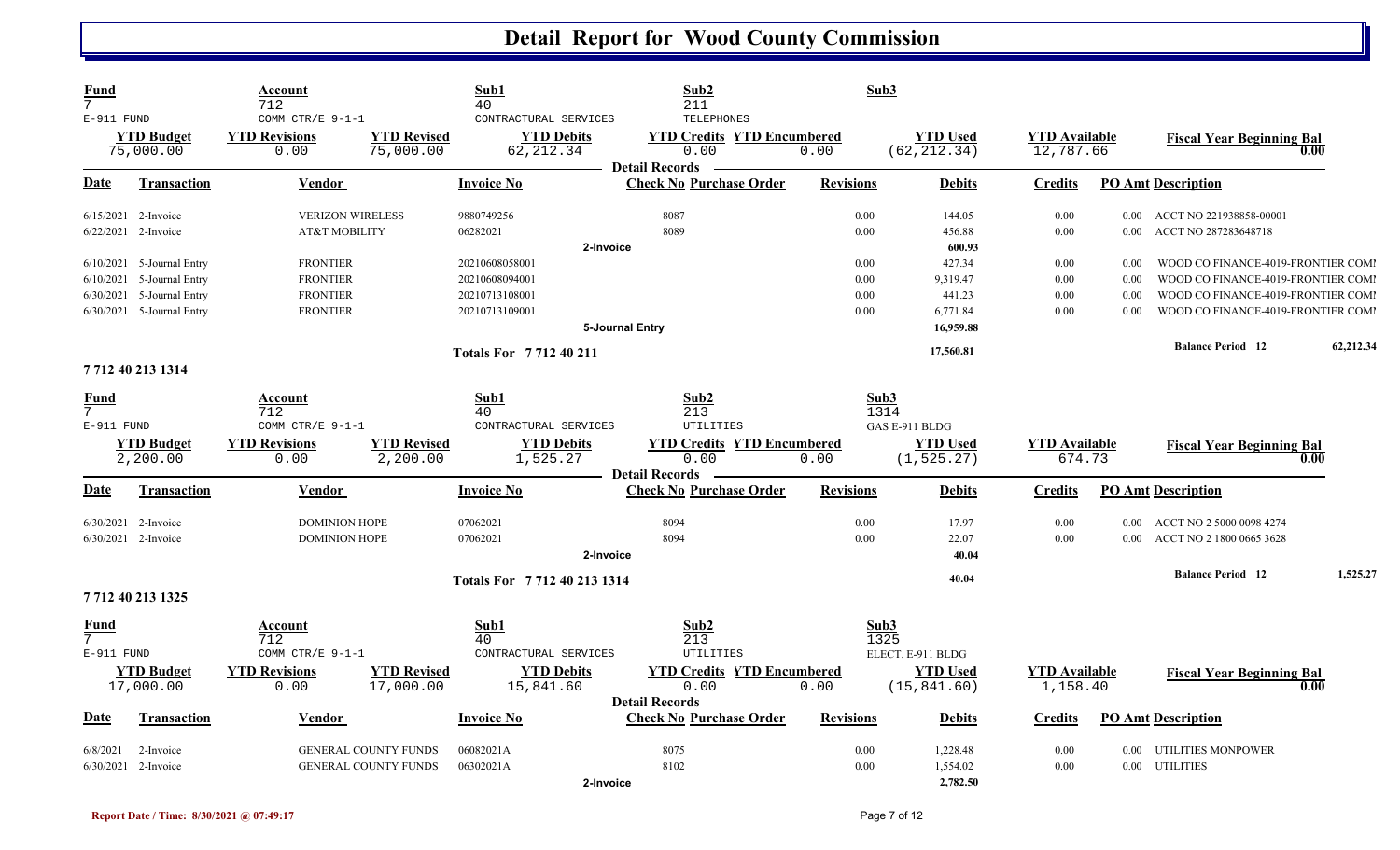|                                                             |                                                                                                  |                                                                              |                                        |                                                                    | <b>Detail Report for Wood County Commission</b> |                                                                       |                                                          |                                                    |                                      |                                                |                                                                                                                                                                                                |           |
|-------------------------------------------------------------|--------------------------------------------------------------------------------------------------|------------------------------------------------------------------------------|----------------------------------------|--------------------------------------------------------------------|-------------------------------------------------|-----------------------------------------------------------------------|----------------------------------------------------------|----------------------------------------------------|--------------------------------------|------------------------------------------------|------------------------------------------------------------------------------------------------------------------------------------------------------------------------------------------------|-----------|
|                                                             |                                                                                                  |                                                                              |                                        | Totals For 7712 40 213 1325                                        |                                                 |                                                                       |                                                          | 2,782.50                                           |                                      |                                                | <b>Balance Period</b> 12                                                                                                                                                                       | 15,841.60 |
|                                                             | 7712 40 213 1335                                                                                 |                                                                              |                                        |                                                                    |                                                 |                                                                       |                                                          |                                                    |                                      |                                                |                                                                                                                                                                                                |           |
| <b>Fund</b><br>$7\overline{ }$<br>E-911 FUND                | <b>YTD Budget</b><br>1,200.00                                                                    | Account<br>712<br>COMM CTR/E 9-1-1<br><b>YTD Revisions</b><br>0.00           | <b>YTD Revised</b><br>1,200.00         | Sub1<br>40<br>CONTRACTURAL SERVICES<br><b>YTD Debits</b><br>864.51 | <b>Detail Records</b>                           | Sub2<br>213<br>UTILITIES<br><b>YTD Credits YTD Encumbered</b><br>0.00 | Sub3<br>1335<br>0.00                                     | E-911 BLDG<br><b>YTD Used</b><br>(864.51)          | <b>YTD Available</b><br>335.49       |                                                | <b>Fiscal Year Beginning Bal</b>                                                                                                                                                               | 0.00      |
| Date                                                        | Transaction                                                                                      | <b>Vendor</b>                                                                |                                        | <b>Invoice No</b>                                                  |                                                 | <b>Check No Purchase Order</b>                                        | <b>Revisions</b>                                         | <b>Debits</b>                                      | <b>Credits</b>                       |                                                | <b>PO Amt Description</b>                                                                                                                                                                      |           |
|                                                             | $6/30/2021$ 5-Journal Entry                                                                      |                                                                              | PARKERSBURG UTILITY BOA 20210713060001 |                                                                    | 5-Journal Entry                                 |                                                                       | 0.00                                                     | 92.04<br>92.04                                     | 0.00                                 | 0.00                                           | BARBARA JOHNSTON-3722-PARKERSBUR                                                                                                                                                               |           |
|                                                             | 7712 40 216 1612                                                                                 |                                                                              |                                        | Totals For 7712 40 213 1335                                        |                                                 |                                                                       |                                                          | 92.04                                              |                                      |                                                | <b>Balance Period 12</b>                                                                                                                                                                       | 864.51    |
| <b>Fund</b><br>$7\overline{ }$<br>E-911 FUND                |                                                                                                  | Account<br>712<br>COMM CTR/E 9-1-1                                           |                                        | Sub1<br>40<br>CONTRACTURAL SERVICES                                |                                                 | Sub2<br>216<br>M&R -EQUIPMENT                                         | Sub3<br>1612<br>E-911                                    |                                                    |                                      |                                                |                                                                                                                                                                                                |           |
|                                                             | <b>YTD Budget</b><br>65,000.00                                                                   | <b>YTD Revisions</b><br>0.00                                                 | <b>YTD Revised</b><br>65,000.00        | <b>YTD Debits</b><br>25, 216.69                                    |                                                 | <b>YTD Credits YTD Encumbered</b><br>0.00                             | 82.00                                                    | <b>YTD Used</b><br>(25, 216.69)                    | <b>YTD Available</b><br>39,701.31    |                                                | <b>Fiscal Year Beginning Bal</b>                                                                                                                                                               | 0.00      |
| Date                                                        | <b>Transaction</b>                                                                               | Vendor                                                                       |                                        | <b>Invoice No</b>                                                  | <b>Detail Records</b>                           | <b>Check No Purchase Order</b>                                        | <b>Revisions</b>                                         | <b>Debits</b>                                      | <b>Credits</b>                       |                                                | <b>PO Amt Description</b>                                                                                                                                                                      |           |
| 6/3/2021<br>6/3/2021<br>6/30/2021<br>6/30/2021<br>6/30/2021 | 1-Purchase Order<br>1-Purchase Order<br>1-Purchase Order<br>1-Purchase Order<br>1-Purchase Order | <b>AMAZON</b><br><b>BATTERIES DIRECT</b><br><b>TELCONN</b><br><b>TELCONN</b> | RELIANT POWER MANAGEM                  |                                                                    |                                                 | 84395<br>84400<br>84534<br>84533<br>84533                             | $0.00\,$<br>$0.00\,$<br>$0.00\,$<br>$0.00\,$<br>$0.00\,$ | 0.00<br>0.00<br>0.00<br>0.00<br>0.00               | 0.00<br>0.00<br>0.00<br>0.00<br>0.00 | 250.00<br>538.00<br>893.00<br>$0.00\,$<br>0.00 | HARD DRIVES AND NETWORK CABLING<br>C8D-1400 HARRIS<br><b>GENERATOR REPAIR DUE TO LIGHTENING</b><br>swap 2 dishes from WTAP tower to Will-town to<br>from Pumpkin Knob to Montgomery Hill Tower |           |
| 6/8/2021<br>6/15/2021<br>6/22/2021                          | 2-Invoice<br>2-Invoice<br>2-Invoice                                                              | <b>CALL ONE</b><br><b>BATTERIES DIRECT</b>                                   | MILLER COMMUNICATIONS 1 117633         | 2062658<br>174719                                                  | 1-Purchase Order<br>8076<br>8085<br>8090        | 84273<br>84294<br>84400                                               | $0.00\,$<br>0.00<br>0.00                                 | 349.00<br>30.00<br>538.00                          | 0.00<br>0.00<br>0.00                 |                                                | (349.00) PLANTRONICS WIRELESS HEADSET BASE<br>(30.00) DESK MICE<br>(538.00) C8D-1400 HARRIS                                                                                                    |           |
|                                                             | 6/30/2021 2-Invoice<br>$6/10/2021$ 5-Journal Entry<br>6/30/2021 5-Journal Entry                  | <b>SMART HORIZONS</b><br><b>AMAZON</b><br><b>AMAZON</b>                      |                                        | 15-045991<br>20210608076001<br>20210713046001                      | 8098<br>2-Invoice<br>5-Journal Entry            | 84358<br>84336<br>84395                                               | 0.00<br>$0.00\,$<br>0.00                                 | 2,249.00<br>3,166.00<br>317.42<br>243.81<br>561.23 | 0.00<br>0.00<br>0.00                 |                                                | (2,249.00) PREMIER RESPONDER RENEWAL<br>(317.42) MISC ACCESS FOR BACKUP LAPTOPS FOR<br>(243.81) HARD DRIVES AND NETWORK CABLING R                                                              |           |
|                                                             |                                                                                                  |                                                                              |                                        | Totals For 7712 40 216 1612                                        |                                                 |                                                                       |                                                          | 3,727.23                                           |                                      | (2,046.23)                                     | <b>Balance Period</b> 12                                                                                                                                                                       | 25,216.69 |

**7 712 40 217**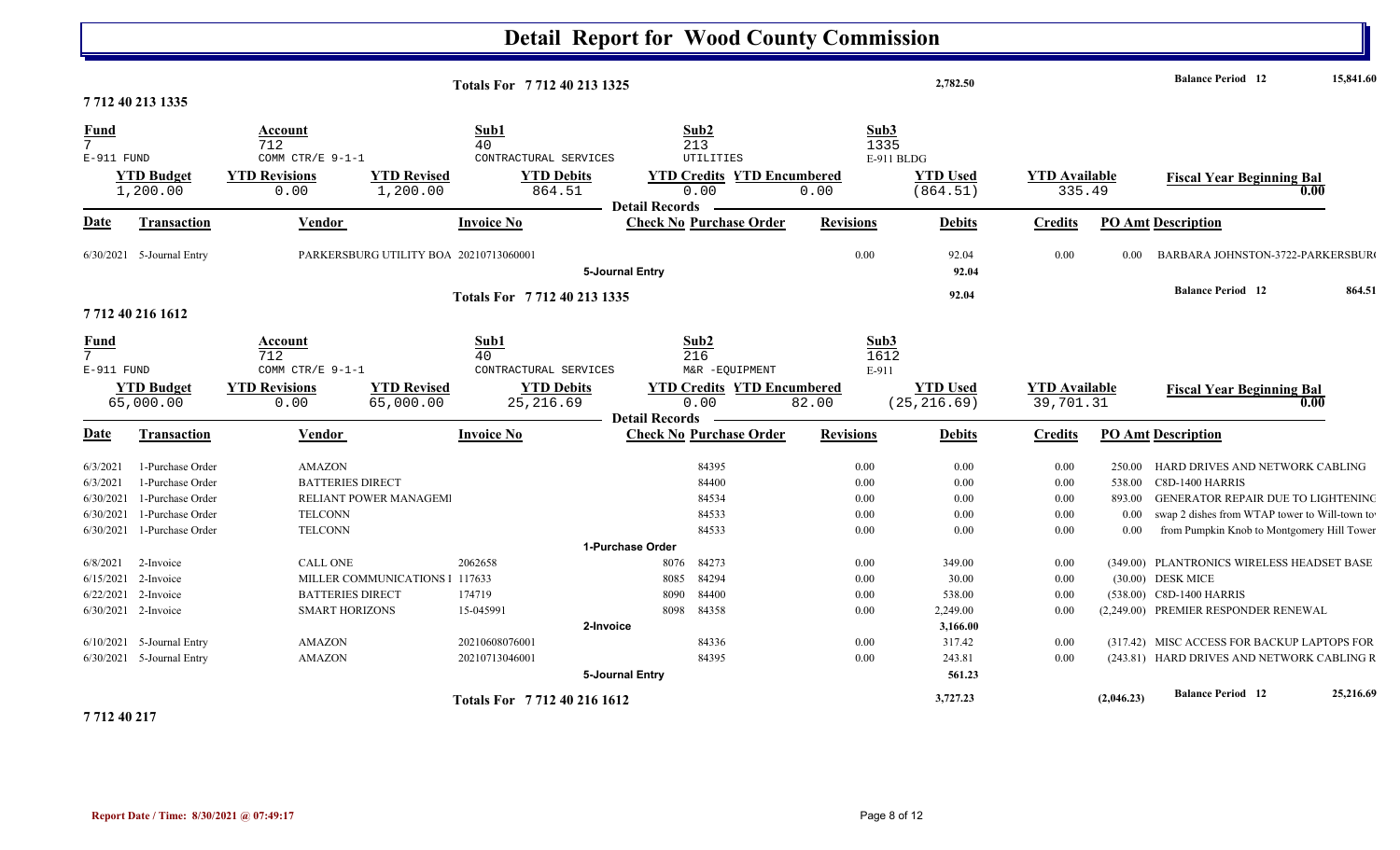| Fund                                 |                                                          | Account<br>712                                   |                                                                                  | Sub1<br>40                                             | Sub2<br>217                                 |                                                                   | Sub3                                         |                                     |                  |                                                                                               |  |
|--------------------------------------|----------------------------------------------------------|--------------------------------------------------|----------------------------------------------------------------------------------|--------------------------------------------------------|---------------------------------------------|-------------------------------------------------------------------|----------------------------------------------|-------------------------------------|------------------|-----------------------------------------------------------------------------------------------|--|
| E-911 FUND                           | <b>YTD Budget</b><br>5,000.00                            | COMM CTR/E 9-1-1<br><b>YTD Revisions</b><br>0.00 | <b>YTD Revised</b><br>5,000.00                                                   | CONTRACTURAL SERVICES<br><b>YTD Debits</b><br>8,319.79 | 0.00<br><b>Detail Records</b>               | M&R-AUTOS & TRUCKS<br><b>YTD Credits YTD Encumbered</b><br>977.51 | <b>YTD Used</b><br>(8, 319.79)               | <b>YTD Available</b><br>(4, 297.30) |                  | <b>Fiscal Year Beginning Bal</b><br>0.00                                                      |  |
| Date                                 | <b>Transaction</b>                                       | <b>Vendor</b>                                    |                                                                                  | <b>Invoice No</b>                                      | <b>Check No Purchase Order</b>              | <b>Revisions</b>                                                  | <b>Debits</b>                                | <b>Credits</b>                      |                  | <b>PO Amt Description</b>                                                                     |  |
| 6/15/2021                            | 2-Invoice<br>6/15/2021 2-Invoice                         |                                                  | <b>ADVANCE AUTO PARTS</b><br>MCCLINTON CHEVROLET CO 1588061                      | 12560-309247                                           | 84356<br>8083<br>83938<br>8084<br>2-Invoice | 0.00                                                              | 175.92<br>0.00<br>65.03<br>240.95            | 0.00<br>0.00                        |                  | (175.92) BRAKE PADS AND ROTORS FOR FORD ESC<br>(65.03) HANDLE, COVER, INSULATOR FOR '21 CHE   |  |
|                                      |                                                          |                                                  |                                                                                  | Totals For 771240217                                   |                                             |                                                                   | 240.95                                       |                                     | (240.95)         | <b>Balance Period 12</b><br>8,319.79                                                          |  |
| 771240221                            |                                                          |                                                  |                                                                                  |                                                        |                                             |                                                                   |                                              |                                     |                  |                                                                                               |  |
| Fund<br>$\overline{7}$<br>E-911 FUND |                                                          | Account<br>712<br>COMM CTR/E 9-1-1               |                                                                                  | Sub1<br>40<br>CONTRACTURAL SERVICES                    | Sub2<br>221                                 | TRAINING & EDUCATION                                              | Sub3                                         |                                     |                  |                                                                                               |  |
|                                      | <b>YTD Budget</b><br>25,000.00                           | <b>YTD Revisions</b><br>0.00                     | <b>YTD Revised</b><br>25,000.00                                                  | <b>YTD Debits</b><br>8,489.31                          | 0.00<br><b>Detail Records</b>               | <b>YTD Credits YTD Encumbered</b><br>2,553.35                     | <b>YTD</b> Used<br>(8, 489.31)               | <b>YTD</b> Available<br>13,957.34   |                  | <b>Fiscal Year Beginning Bal</b><br>0.00                                                      |  |
| Date                                 | Transaction                                              | <b>Vendor</b>                                    |                                                                                  | <b>Invoice No</b>                                      | <b>Check No Purchase Order</b>              | <b>Revisions</b>                                                  | <b>Debits</b>                                | <b>Credits</b>                      |                  | <b>PO Amt Description</b>                                                                     |  |
| 6/3/2021<br>6/3/2021                 | 1-Purchase Order<br>1-Purchase Order                     |                                                  | <b>EMBASSY SUITES</b><br>MOUNTAIN STATE ESC                                      |                                                        | 84397<br>84392                              |                                                                   | 0.00<br>0.00<br>0.00<br>0.00                 | 0.00<br>0.00                        | 872.00<br>220.00 | LODGING DURING APCO CONFERENCE<br>PUBLIC SAFETY TELECOMMUNICATOR CO                           |  |
| 6/3/2021<br>6/17/2021<br>6/17/2021   | 1-Purchase Order<br>1-Purchase Order<br>1-Purchase Order |                                                  | <b>WEST VIRGINIA APCO</b><br><b>COAST TO COAST</b><br><b>MARRIOTT SUITES</b>     |                                                        | 84396<br>84465<br>84471                     |                                                                   | 0.00<br>0.00<br>0.00<br>0.00<br>0.00<br>0.00 | 0.00<br>$0.00\,$<br>0.00            | 650.00<br>728.85 | APCO STATE CONFERENCE REGISTRATIO<br>145.00 911 STICKERS<br>4 NIGHTS STAY FOR NIOA CONFERENCE |  |
| 6/17/2021<br>6/24/2021               | 1-Purchase Order<br>1-Purchase Order                     |                                                  | NATIONAL INFORMATION OI<br>APCO INTERNATIONAL                                    |                                                        | 84472<br>84504                              |                                                                   | 0.00<br>0.00<br>0.00<br>0.00                 | 0.00<br>0.00                        | 595.00<br>155.00 | NAT'S INFO OFFICERS ASSOC CONF, CLEA<br>Recertifications: Law Enf Comm Officer; Comm          |  |
| 6/24/2021                            | 1-Purchase Order                                         |                                                  | <b>SOUTHWEST AIRLINES</b><br>KINCHELOE MOTORS INC.                               |                                                        | 84492<br>1-Purchase Order<br>84470          |                                                                   | 0.00<br>0.00<br>0.00<br>0.00                 | 0.00<br>0.00                        | 412.96           | AIRLINE TICKET FOR NIOA CONF - COLUM<br>AIRLINE TICKET FOR NIOA CONF - COLUM                  |  |
| 6/17/2021<br>6/8/2021                | 1-Purchase Order Pending Peard<br>2-Invoice              |                                                  | MOUNTAIN STATE ESC                                                               | 7073                                                   | 1-Purchase Order Pe<br>8079<br>84392        |                                                                   | 0.00<br>220.00                               | 0.00                                | 0.00             | (220.00) PUBLIC SAFETY TELECOMMUNICATOR CO                                                    |  |
|                                      | $6/10/2021$ 5-Journal Entry                              |                                                  | PARKERSBURG NEWS & SEN 20210608060001                                            |                                                        | 2-Invoice<br>84157                          |                                                                   | 220.00<br>323.00<br>0.00                     | 0.00                                |                  | (323.00) NAT'L PUBLIC SAFETY TELECOMMUNICA                                                    |  |
| 6/30/2021                            | 5-Journal Entry<br>6/30/2021 5-Journal Entry             |                                                  | NATIONAL INFORMATION OF 20210713111001<br>NATIONAL INFORMATION OI 20210713112001 |                                                        | 84472<br>84386                              |                                                                   | 0.00<br>595.00<br>0.00<br>80.00              | 0.00<br>0.00                        |                  | (595.00) NAT'S INFO OFFICERS ASSOC CONF, CLEA<br>(80.00) NAT'L INFORMATION OFFICERS ASSOC MI  |  |
|                                      | $6/30/2021$ 5-Journal Entry                              |                                                  | <b>SOUTHWEST AIRLINES</b>                                                        | 20210713117001                                         | 84492<br>5-Journal Entry                    |                                                                   | 0.00<br>412.96<br>1,410.96                   | 0.00                                |                  | (412.96) AIRLINE TICKET FOR NIOA CONF - COLUM                                                 |  |
| 7 7 1 2 4 0 2 3 0                    |                                                          |                                                  |                                                                                  | <b>Totals For 771240221</b>                            |                                             |                                                                   | 1,630.96                                     |                                     | 2,147.85         | <b>Balance Period 12</b><br>8,489.31                                                          |  |

**Report Date / Time: 8/30/2021 @ 07:49:17** Page 9 of 12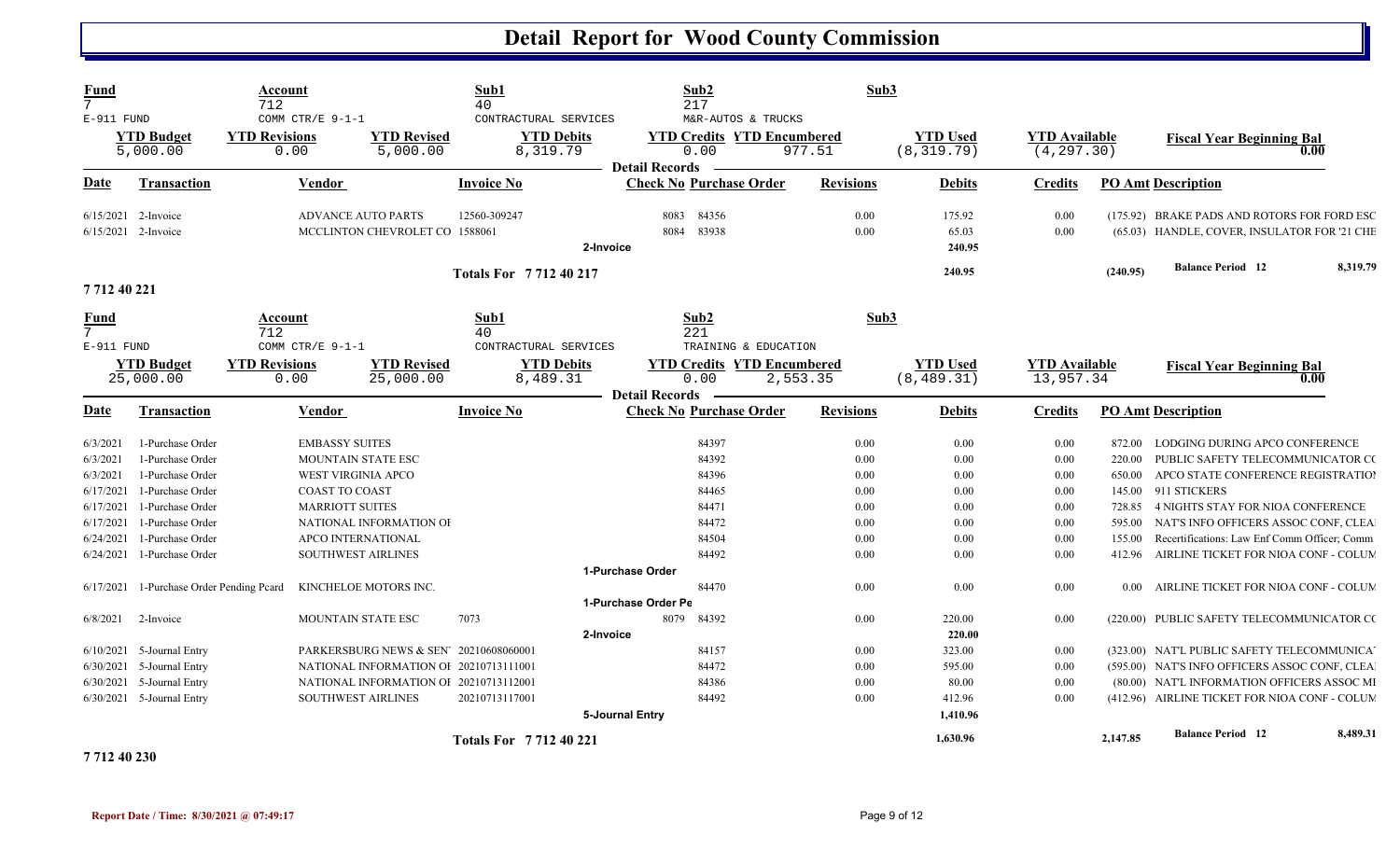| Fund<br>$7^{\circ}$ |                                 | Account<br>712                                   |                                        | Sub1<br>40                                               |                       | Sub2<br>230                                                      | Sub3             |                                  |                                      |                   |                                                                  |
|---------------------|---------------------------------|--------------------------------------------------|----------------------------------------|----------------------------------------------------------|-----------------------|------------------------------------------------------------------|------------------|----------------------------------|--------------------------------------|-------------------|------------------------------------------------------------------|
| E-911 FUND          | <b>YTD Budget</b><br>175,000.00 | COMM CTR/E 9-1-1<br><b>YTD Revisions</b><br>0.00 | <b>YTD Revised</b><br>175,000.00       | CONTRACTURAL SERVICES<br><b>YTD Debits</b><br>183,394.11 |                       | CONTRACTED SERVICES<br><b>YTD Credits YTD Encumbered</b><br>0.00 | 27,362.01        | <b>YTD Used</b><br>(183, 394.11) | <b>YTD</b> Available<br>(35, 756.12) |                   | <b>Fiscal Year Beginning Bal</b><br>0.00                         |
| Date                | Transaction                     | <b>Vendor</b>                                    |                                        | <b>Invoice No</b>                                        | <b>Detail Records</b> | <b>Check No Purchase Order</b>                                   | <b>Revisions</b> | <b>Debits</b>                    | <b>Credits</b>                       |                   | <b>PO Amt Description</b>                                        |
| 6/10/2021           | 1-Purchase Order                |                                                  | TREASURER OF STATE OF OF               |                                                          |                       | 84434                                                            | 0.00             | 0.00                             | 0.00                                 | 150.00            | MARCS Radios - 15 radios $\omega$ (\$10) each for Inv            |
| 6/17/2021           | 1-Purchase Order                |                                                  | <b>CINTAS CORPORATION</b>              |                                                          |                       | 84468                                                            | 0.00             | 0.00                             | 0.00                                 | 43.32             | MISC MEDICAL SUPPLIES                                            |
| 6/17/2021           | 1-Purchase Order                |                                                  | MEDEXPRESS URGENT CARE                 |                                                          |                       | 84475                                                            | 0.00             | 0.00                             | 0.00                                 | 0.00              | PRE EMPLOYMENT PHYSICAL FOR TRICIA                               |
| 6/17/2021           | 1-Purchase Order                |                                                  | MEDEXPRESS URGENT CARE                 |                                                          |                       | 84477                                                            | 0.00             | 0.00                             | 0.00                                 | 87.00             | PRE EMPLOYMENT PHYSICAL FOR ASHLE                                |
| 6/17/2021           | 1-Purchase Order                |                                                  | MEDEXPRESS URGENT CARE                 |                                                          |                       | 84479                                                            | 0.00             | 0.00                             | 0.00                                 | 87.00             | PRE EMPLOYMENT PHYSICAL CARL STAN                                |
| 6/17/2021           | 1-Purchase Order                |                                                  | UNIFIED SOLUTIONS LLC                  |                                                          |                       | 84469                                                            | 0.00             | 0.00                             | 0.00                                 | 6,095.00          | ANNUAL MAINTENANCE 2020-2021                                     |
| 6/17/2021           | 1-Purchase Order                |                                                  | WV DRUG TESTING LABORA'                |                                                          |                       | 84474                                                            | 0.00             | 0.00                             | 0.00                                 | 0.00              | PRE-EMPLOYMENT DRUG SCREEN TRICIA                                |
| 6/17/2021           | 1-Purchase Order                |                                                  | WV DRUG TESTING LABORA'                |                                                          |                       | 84476                                                            | 0.00             | 0.00                             | 0.00                                 | 20.00             | PRE EMPLOYMENT DRUG SCREEN ASHLE'                                |
| 6/17/2021           | 1-Purchase Order                |                                                  | WV DRUG TESTING LABORA'                |                                                          |                       | 84478                                                            | 0.00             | 0.00                             | 0.00                                 | 20.00             | PRE EMPLOYMENT DRUG SCREEN CARL S                                |
| 6/24/2021           | 1-Purchase Order                |                                                  | TIANO-KNOPP ASSOC., INC.               |                                                          |                       | 84499                                                            | 0.00             | 0.00                             | 0.00                                 | 500.00            | CARES ACT REPORT AND SUBMISSION FO                               |
| 6/28/2021           | 1-Purchase Order                |                                                  | RF TECHNOLOGY AMERICAS                 |                                                          |                       | 84511                                                            | 0.00             | 0.00                             | 0.00                                 | 1,044.65          | repair RMA 4909 - E2 TRX150 - JTAG upgrade                       |
|                     |                                 |                                                  |                                        |                                                          | 1-Purchase Order      |                                                                  |                  |                                  |                                      |                   |                                                                  |
| 6/4/2021            | 2-Invoice                       |                                                  | <b>CINTAS CORPORATION</b>              | 5062912942                                               | 8067                  | 84352                                                            | 0.00             | 84.83                            | 0.00                                 |                   | (84.83) MISC MEDICAL SUPPLIES FOR APRIL                          |
| 6/4/2021            | 2-Invoice                       |                                                  | DONNELLON MCCARTHY EN 443931647        |                                                          | 8069                  |                                                                  | 0.00             | 196.71                           | 0.00                                 |                   | 0.00 ACCT NO 1640675                                             |
| 6/4/2021            | 2-Invoice                       |                                                  | <b>IN-SYNCH SYSTEMS</b>                | 5601                                                     | 8070                  | 84375                                                            | 0.00             | 195.00                           | 0.00                                 |                   | (195.00) IN SYNCH INTERFACE SUPPORT RENEWAL                      |
| 6/4/2021            | 2-Invoice                       |                                                  | <b>LAMP PESTPROOF</b>                  | 391779                                                   | 8071                  |                                                                  | 0.00             | 350.00                           | 0.00                                 |                   | 0.00 CUST NO 26329                                               |
| 6/4/2021            | 2-Invoice                       | <b>SUDDENLINK</b>                                |                                        | 06202021                                                 | 8073                  |                                                                  | 0.00             | 325.57                           | 0.00                                 | $0.00\,$          | ACCT NO 07712-101179-01-3                                        |
| 6/4/2021            | 2-Invoice                       |                                                  | TIANO-KNOPP ASSOC., INC.               | 05242021B                                                | 8074                  | 84382                                                            | 0.00             | 500.00                           | 0.00                                 |                   | (500.00) CARES ACT REPORT & SUBMISSION FOR A                     |
| 6/8/2021            | 2-Invoice                       |                                                  | <b>LAMP PESTPROOF</b>                  | 392472                                                   | 8078                  |                                                                  | 0.00             | 75.00                            | 0.00                                 |                   | 0.00 CUST NO 26329                                               |
| 6/8/2021            | 2-Invoice                       |                                                  | <b>LAMP PESTPROOF</b>                  | 392473                                                   | 8078                  |                                                                  | 0.00             | 155.00                           | 0.00                                 | $0.00\,$          | CUST NO 26329                                                    |
| 6/8/2021            | 2-Invoice                       |                                                  | PURE WATER PARTNERS                    | 796307                                                   | 8080                  |                                                                  | 0.00             | 58.00                            | 0.00                                 | 0.00              | <b>ACCT NO 14873</b>                                             |
| 6/8/2021            | 2-Invoice                       | <b>SEGRA</b>                                     |                                        | 06212021                                                 | 8081                  |                                                                  | 0.00             | 784.00                           | 0.00                                 | $0.00^{\circ}$    | ACCT NO 400427739                                                |
| 6/15/2021           | 2-Invoice                       |                                                  | WV DRUG TESTING LABORA' 2021-1318      |                                                          | 8088                  |                                                                  | 0.00             | 20.00                            | 0.00                                 | 0.00 <sub>1</sub> | 911 SCREEN - CHRISTOPHER DICKERSON                               |
| 6/22/2021           | 2-Invoice                       |                                                  | T&S LAWN-LANDSCAPE INC 52031           |                                                          | 8091                  |                                                                  | 0.00             | 555.00                           | 0.00                                 | 0.00              | <b>MOWING</b>                                                    |
| 6/22/2021           | 2-Invoice                       |                                                  | TREASURER OF STATE OF OF 21RC04133     |                                                          | 8092                  | 84434                                                            | 0.00             | 150.00                           | 0.00                                 |                   | $(150.00)$ MARCS Radios - 15 radios $\omega$ (\$10) each for Inv |
| 6/25/2021           | 2-Invoice                       |                                                  | <b>CINTAS CORPORATION</b>              | 5065674853                                               | 8093                  | 84468                                                            | 0.00             | 43.32                            | 0.00                                 |                   | (43.32) MISC MEDICAL SUPPLIES                                    |
| 6/30/2021           | 2-Invoice                       |                                                  | DONNELLON MCCARTHY EN 446254906        |                                                          | 8095                  |                                                                  | 0.00             | 196.71                           | 0.00                                 | 0.00              | <b>ACCT NO 1640675</b>                                           |
| 6/30/2021 2-Invoice |                                 |                                                  | RF TECHNOLOGY AMERICAS 00007618        |                                                          | 8097                  | 84511                                                            | 0.00             | 1,044.65                         | 0.00                                 |                   | $(1,044.65)$ repair RMA 4909 - E2 TRX150 - JTAG upgrade          |
| 6/30/2021           | 2-Invoice                       | <b>SUDDENLINK</b>                                |                                        | 07212021                                                 | 8099                  |                                                                  | 0.00             | 260.77                           | 0.00                                 | $0.00 -$          | ACCT NO 07712-101179-01-3                                        |
| 6/30/2021           | 2-Invoice                       |                                                  | TIANO-KNOPP ASSOC., INC.               | 06222021A                                                | 8100                  |                                                                  | 0.00             | 500.00                           | 0.00                                 | 0.00              | CARES ACT - MAY 2021                                             |
| 6/30/2021 2-Invoice |                                 |                                                  | UNIFIED SOLUTIONS LLC                  | ET-WOC911WV0601                                          | 8101                  |                                                                  | 0.00             | 6,095.00                         | $0.00\,$                             | $0.00\,$          | <b>GENERAL MAINTENANCE AGREEMENT</b>                             |
|                     |                                 |                                                  |                                        |                                                          | 2-Invoice             |                                                                  |                  | 11,589.56                        |                                      |                   |                                                                  |
| 6/10/2021           | 5-Journal Entry                 |                                                  | PARKERSBURG UTILITY BOA 20210608037001 |                                                          |                       |                                                                  | 0.00             | 93.00                            | 0.00                                 | 0.00              | BARBARA JOHNSTON-3722-PARKERSBUR                                 |
| 6/10/2021           | 5-Journal Entry                 |                                                  | WASTE MANAGEMENT OF W 20210608045001   |                                                          |                       |                                                                  | 0.00             | 140.16                           | 0.00                                 | 0.00              | WOOD CO FINANCE-4019-WASTE MGMT V                                |
| 6/30/2021           | 5-Journal Entry                 |                                                  | FEDERAL AVIATION ADMINI 20210713140001 |                                                          |                       |                                                                  | 0.00             | 5.00                             | 0.00                                 | 0.00              | RICK WOODYARD-3946-REGISTER@FAA 3                                |
|                     | 6/30/2021 5-Journal Entry       |                                                  | WASTE MANAGEMENT OF W 20210713045001   |                                                          |                       |                                                                  | 0.00             | 140.16                           | 0.00                                 | 0.00              | WOOD CO FINANCE-4019-WASTE MGMT V                                |
|                     |                                 |                                                  |                                        |                                                          | 5-Journal Entry       |                                                                  |                  | 378.32                           |                                      |                   |                                                                  |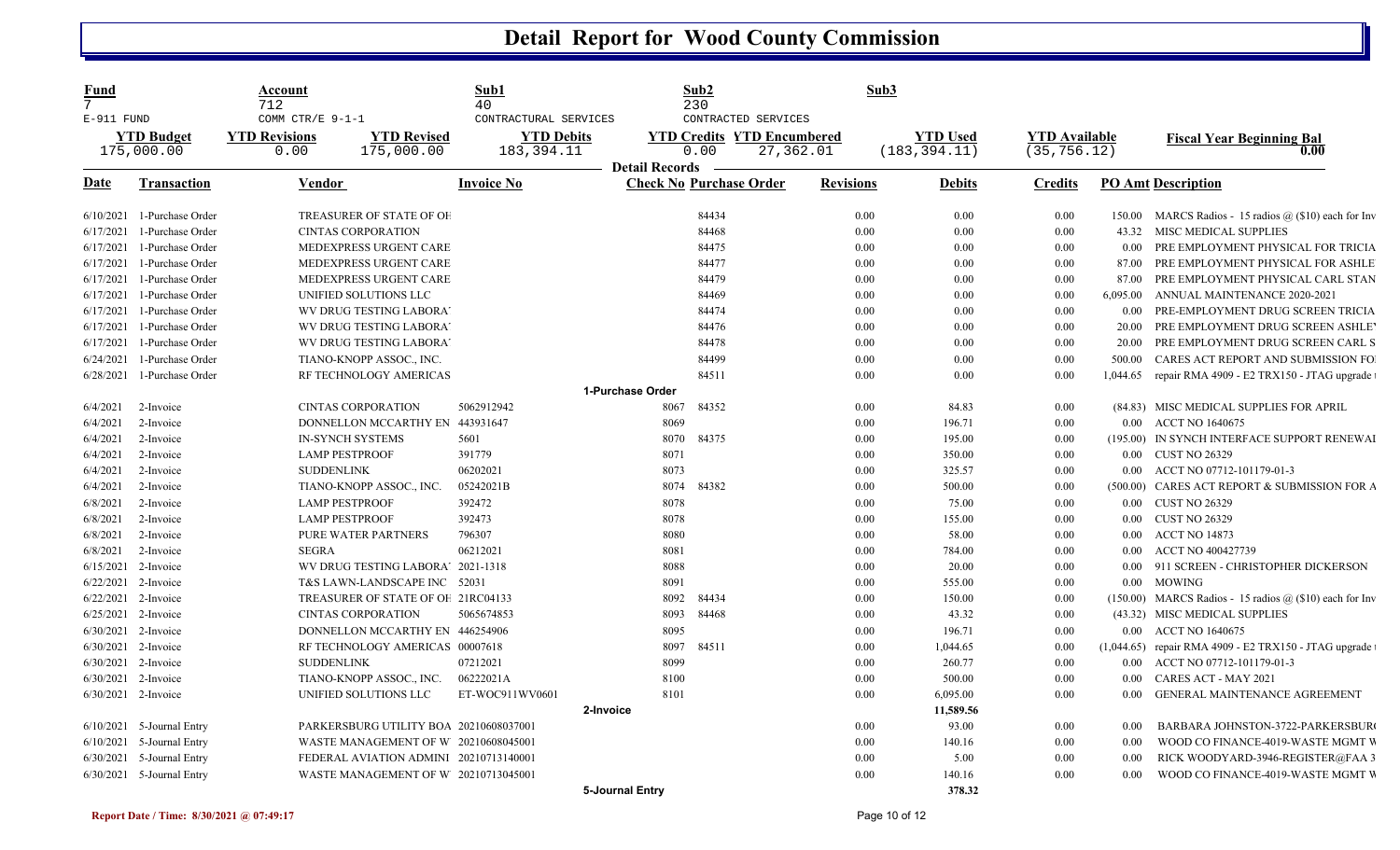|                |                             |                      | <b>Totals For 771240230</b>     |                        |                       |                                   | 11,967.88        |                  | 6,029.17             | <b>Balance Period</b> 12 | 183,394.11                                      |          |
|----------------|-----------------------------|----------------------|---------------------------------|------------------------|-----------------------|-----------------------------------|------------------|------------------|----------------------|--------------------------|-------------------------------------------------|----------|
| 771255341      |                             |                      |                                 |                        |                       |                                   |                  |                  |                      |                          |                                                 |          |
| <b>Fund</b>    |                             | Account              |                                 | Sub1                   |                       | Sub2                              | Sub3             |                  |                      |                          |                                                 |          |
| 7              |                             | 712                  |                                 | 55                     |                       | 341                               |                  |                  |                      |                          |                                                 |          |
| E-911 FUND     |                             | COMM CTR/E 9-1-1     |                                 | COMMODITIES            |                       | SUPPLIES/MATERIALS                |                  |                  |                      |                          |                                                 |          |
|                | <b>YTD Budget</b>           | <b>YTD Revisions</b> | <b>YTD Revised</b>              | <b>YTD Debits</b>      |                       | <b>YTD Credits YTD Encumbered</b> |                  | <b>YTD Used</b>  | <b>YTD Available</b> |                          | <b>Fiscal Year Beginning Bal</b>                |          |
|                | 10,000.00                   | 0.00                 | 10,000.00                       | 7,182.49               | <b>Detail Records</b> | 0.00                              | 942.50           | (7, 182.49)      | 1,875.01             |                          |                                                 | 0.00     |
| Date           | Transaction                 | Vendor               |                                 | <b>Invoice No</b>      |                       | <b>Check No Purchase Order</b>    | <b>Revisions</b> | <b>Debits</b>    | <b>Credits</b>       |                          | <b>PO Amt Description</b>                       |          |
| 6/14/2021      | 1-Purchase Order            |                      | UNITED BANKCARD CENTER          |                        |                       | 84459                             | 0.00             | 0.00             | 0.00                 | 42.80                    | ANNUAL SAM'S MEMBERSHIP                         |          |
| 6/17/2021      | 1-Purchase Order            | <b>JANI-SOURCE</b>   |                                 |                        |                       | 84464                             | 0.00             | 0.00             | 0.00                 | 390.00                   | C FOLD TOWELS; ROLLED TOWELS; T.PAP             |          |
|                |                             |                      |                                 |                        | 1-Purchase Order      |                                   |                  |                  |                      |                          |                                                 |          |
| 6/4/2021       | 2-Invoice                   | <b>SHIRT FACTORY</b> |                                 | 22785                  | 8072                  | 84296                             | 0.00             | 36.00            | 0.00                 |                          | (36.00) EMBROIDERY W/WCHSEM LOGOS               |          |
| 6/4/2021       | 2-Invoice                   | <b>SHIRT FACTORY</b> |                                 | 22784                  | 8072                  | 84296                             | 0.00             | 36.00            | 0.00                 |                          | (36.00) EMBROIDERY W/WCHSEM LOGOS               |          |
|                | 6/15/2021 2-Invoice         |                      | UNITED BANKCARD CENTER 05152021 |                        | 8086                  | 84459                             | 0.00             | 42.80            | 0.00                 |                          | (42.80) ANNUAL SAM'S MEMBERSHIP                 |          |
|                | 6/30/2021 2-Invoice         |                      | PARKERSBURG NEWS & SEN 05262021 |                        | 8096                  |                                   | 0.00             | 127.40           | 0.00                 |                          | 0.00 SUBSCRIPTION                               |          |
|                |                             |                      |                                 |                        | 2-Invoice             |                                   |                  | 242.20           |                      |                          |                                                 |          |
|                | $6/10/2021$ 5-Journal Entry | OFFICE DEPOT         |                                 | 20210608061001         |                       | 84322                             | 0.00             | 54.98            | 0.00                 |                          | (54.98) USB CABLES RUSSELL HOCKENBERRY-390      |          |
| 6/10/2021      | 5-Journal Entry             | <b>SAM'S CLUB</b>    |                                 | 20210608063001         |                       | 84285                             | 0.00             | 119.27           | 0.00                 |                          | (119.27) COFFEE, CREAMER, SUGAR, LEGAL PAD, C   |          |
|                | $6/10/2021$ 5-Journal Entry | STATIONERS INC       |                                 | 20210608064001         |                       | 84253                             | 0.00             | 139.41           | 0.00                 |                          | (139.41) POST IT NOTES; PENS; INK CART; BANK BO |          |
|                | $6/10/2021$ 5-Journal Entry | STATIONERS INC       |                                 | 20210608087001         |                       | 84253                             | 0.00             | 303.45           | 0.00                 |                          | (303.45) POST IT NOTES; PENS; INK CART; BANK BO |          |
| 6/30/2021      | 5-Journal Entry             | <b>S W RESOURCES</b> |                                 | 20210713028001         |                       | 84360                             | 0.00             | 148.00           | 0.00                 |                          | (148.00) HSEM LETTERHEAD AND ENVELOPES WO       |          |
| 6/30/2021      | 5-Journal Entry             | STATIONERS INC       |                                 | 20210713138001         |                       |                                   | 0.00             | 83.50            | 0.00                 | $0.00\,$                 | WOOD CO FINANCE-4019-STATIONERS, IN             |          |
|                | 6/30/2021 5-Journal Entry   | STATIONERS INC       |                                 | 20210713139001         |                       | 84253                             | 0.00             | 115.70           | 0.00                 |                          | (115.70) POST IT NOTES; PENS; INK CART; BANK BO |          |
|                |                             |                      |                                 |                        | 5-Journal Entry       |                                   |                  | 964.31           |                      |                          |                                                 |          |
|                |                             |                      |                                 | Totals For 7712 55 341 |                       |                                   |                  | 1,206.51         |                      | (562.81)                 | <b>Balance Period</b> 12                        | 7,182.49 |
| 771255343      |                             |                      |                                 |                        |                       |                                   |                  |                  |                      |                          |                                                 |          |
| <b>Fund</b>    |                             | Account              |                                 | Sub1                   |                       | Sub2                              | Sub3             |                  |                      |                          |                                                 |          |
| $\overline{7}$ |                             | 712                  |                                 | 55                     |                       | 343                               |                  |                  |                      |                          |                                                 |          |
| E-911 FUND     |                             | COMM CTR/E 9-1-1     |                                 | COMMODITIES            |                       | AUTOMOBILE SUPPLIES               |                  |                  |                      |                          |                                                 |          |
|                | <b>YTD Budget</b>           | <b>YTD Revisions</b> | <b>YTD Revised</b>              | <b>YTD Debits</b>      |                       | <b>YTD Credits YTD Encumbered</b> |                  | <b>YTD Used</b>  | <b>YTD Available</b> |                          | <b>Fiscal Year Beginning Bal</b>                |          |
|                | 6,000.00                    | 0.00                 | 6,000.00                        | 4,601.03               | <b>Detail Records</b> | 0.00                              | (302.69)         | (4, 601.03)      | 1,701.66             |                          |                                                 | 0.00     |
| Date           | <b>Transaction</b>          | Vendor               |                                 | <b>Invoice No</b>      |                       | <b>Check No Purchase Order</b>    | <b>Revisions</b> | <b>Debits</b>    | <b>Credits</b>       |                          | <b>PO Amt Description</b>                       |          |
| 6/8/2021       | 2-Invoice                   |                      | ENGLEFIELD OIL COMPANY          | IN-510534              | 8077<br>2-Invoice     | 84204                             | 0.00             | 451.02<br>451.02 | 0.00                 |                          | (451.02) FUEL FOR 911                           |          |
|                |                             |                      |                                 | Totals For 7712 55 343 |                       |                                   |                  | 451.02           |                      | (451.02)                 | <b>Balance Period 12</b>                        | 4.601.03 |
|                |                             |                      |                                 |                        |                       |                                   |                  |                  |                      |                          |                                                 |          |

**7 712 55 345**